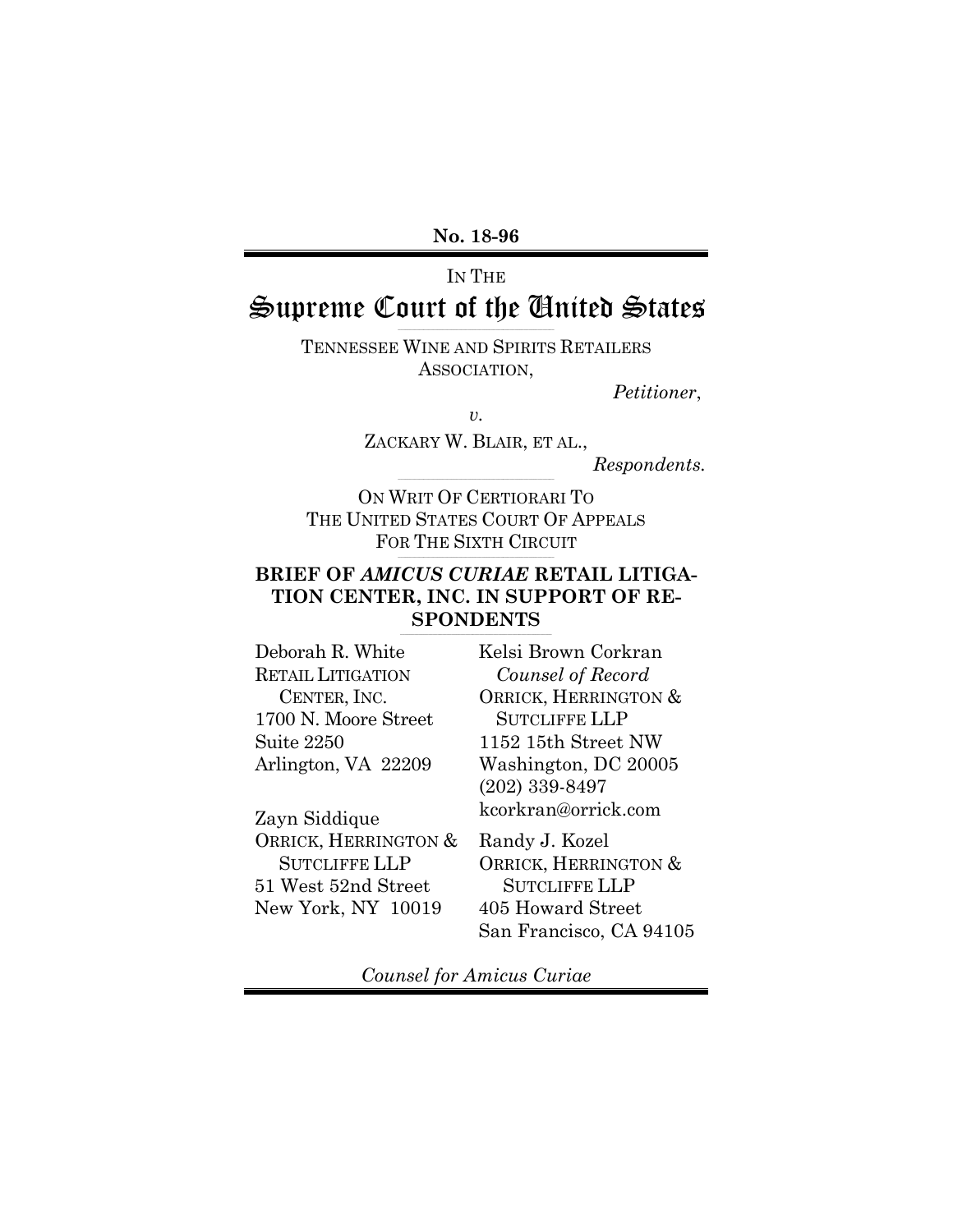## **TABLE OF CONTENTS**

| <b>INTRODUCTION AND SUMMARY OF</b>                                                              |
|-------------------------------------------------------------------------------------------------|
| The Granholm Framework Determines<br>I.<br>the Validity of Alcohol Regulations Under            |
|                                                                                                 |
| Step 2: Is the Law Authorized by the                                                            |
| Step 3: Does the Law Advance a<br>Legitimate Goal That Cannot Be<br>Served by Nondiscriminatory |
| Tennessee's Durational Residency<br>Н.<br>Requirement Fails Under the Granholm                  |
|                                                                                                 |
|                                                                                                 |
|                                                                                                 |
| C. Nondiscriminatory Alternatives 18                                                            |
|                                                                                                 |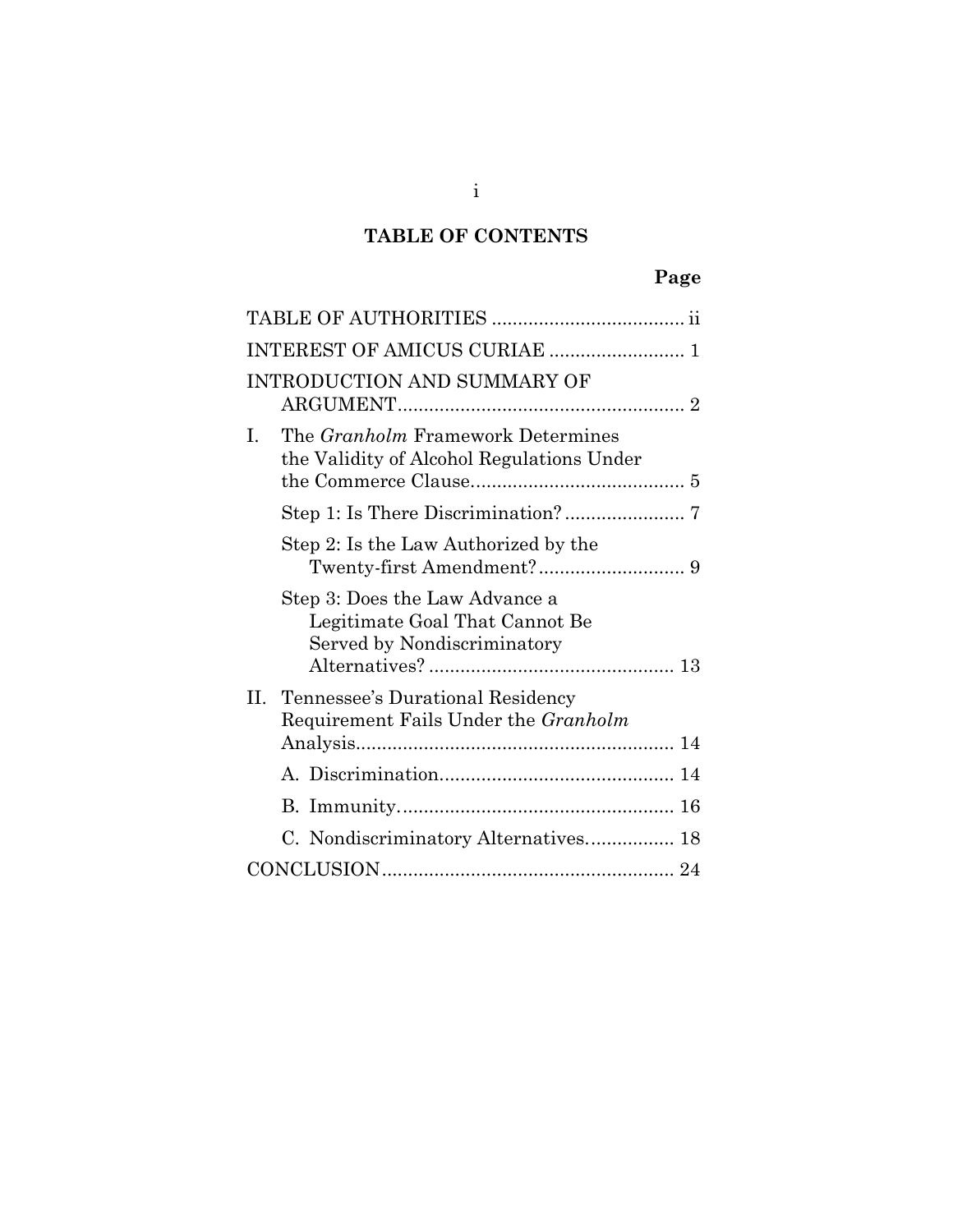# **TABLE OF AUTHORITIES**

<span id="page-2-0"></span>[TOA goes here]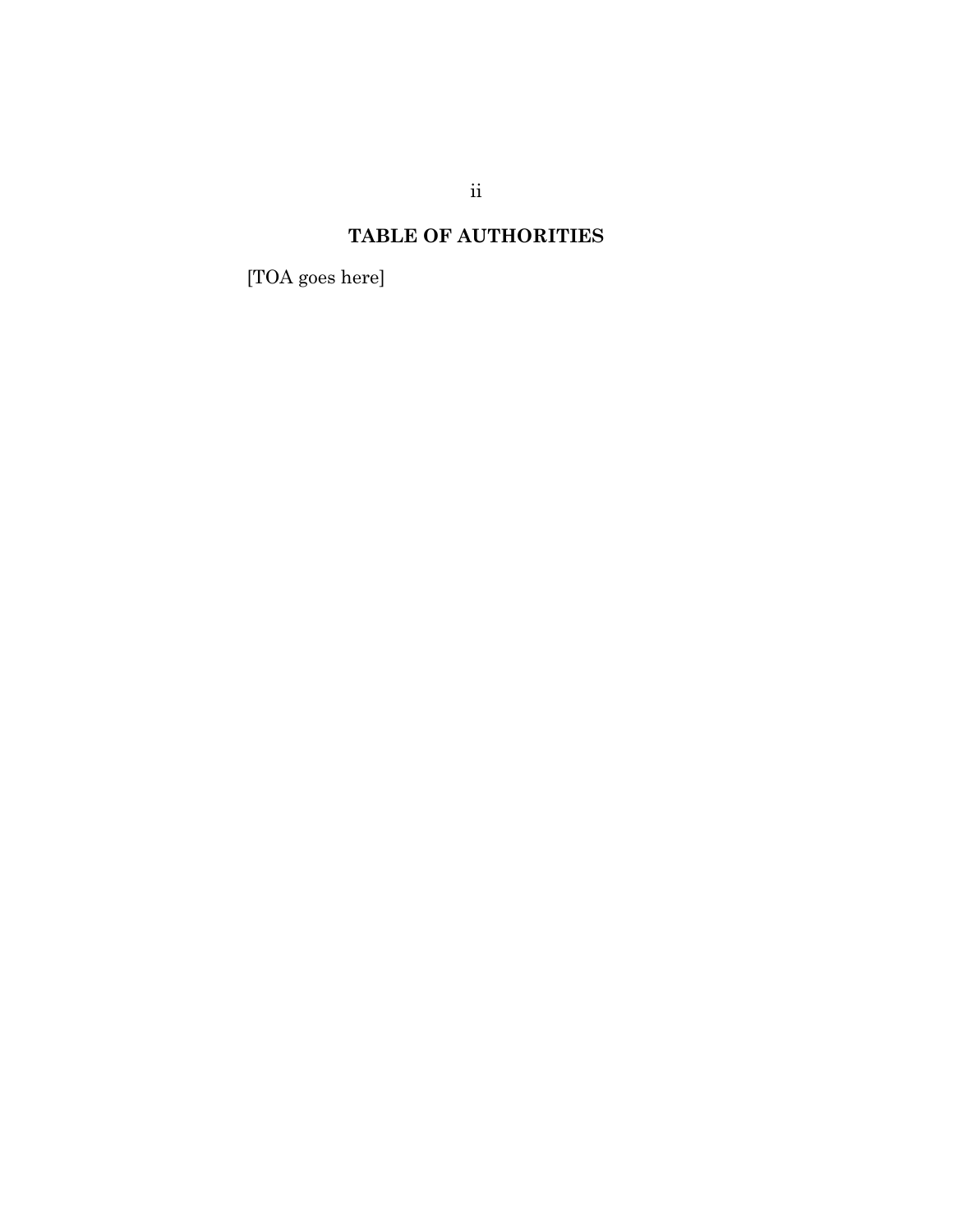#### **INTEREST OF** *AMICUS CURIAE***<sup>1</sup>**

<span id="page-3-0"></span>The Retail Litigation Center, Inc. (RLC) is a public policy organization whose members include many of the country's largest and most innovative retailers. They employ millions of workers throughout the United States, furnish goods and services to tens of millions of consumers, and account for tens of billions of dollars in annual sales. The RLC seeks to provide courts with retail-industry perspectives on important legal issues impacting its members, and to highlight the practical consequences of pending cases. Since its founding in 2010, the RLC has participated as *amicus curiae* in more than 100 cases.

The RLC and its members have a significant interest in this case. Some RLC members sell alcohol. As interstate retailers, they would be barred by Tennessee's durational residency law, and by others like it, if it were enforceable. More generally, RLC members have an interest in ensuring that the Commerce Clause continues to serve its crucial role as a bulwark against protectionism in all industries.

<sup>1</sup> The parties have consented to the filing of this *amicus* brief. No counsel for a party authored the brief in whole or in part. No party, counsel for a party, or any person other than *amicus* and its counsel made a monetary contribution intended to fund the preparation or submission of the brief.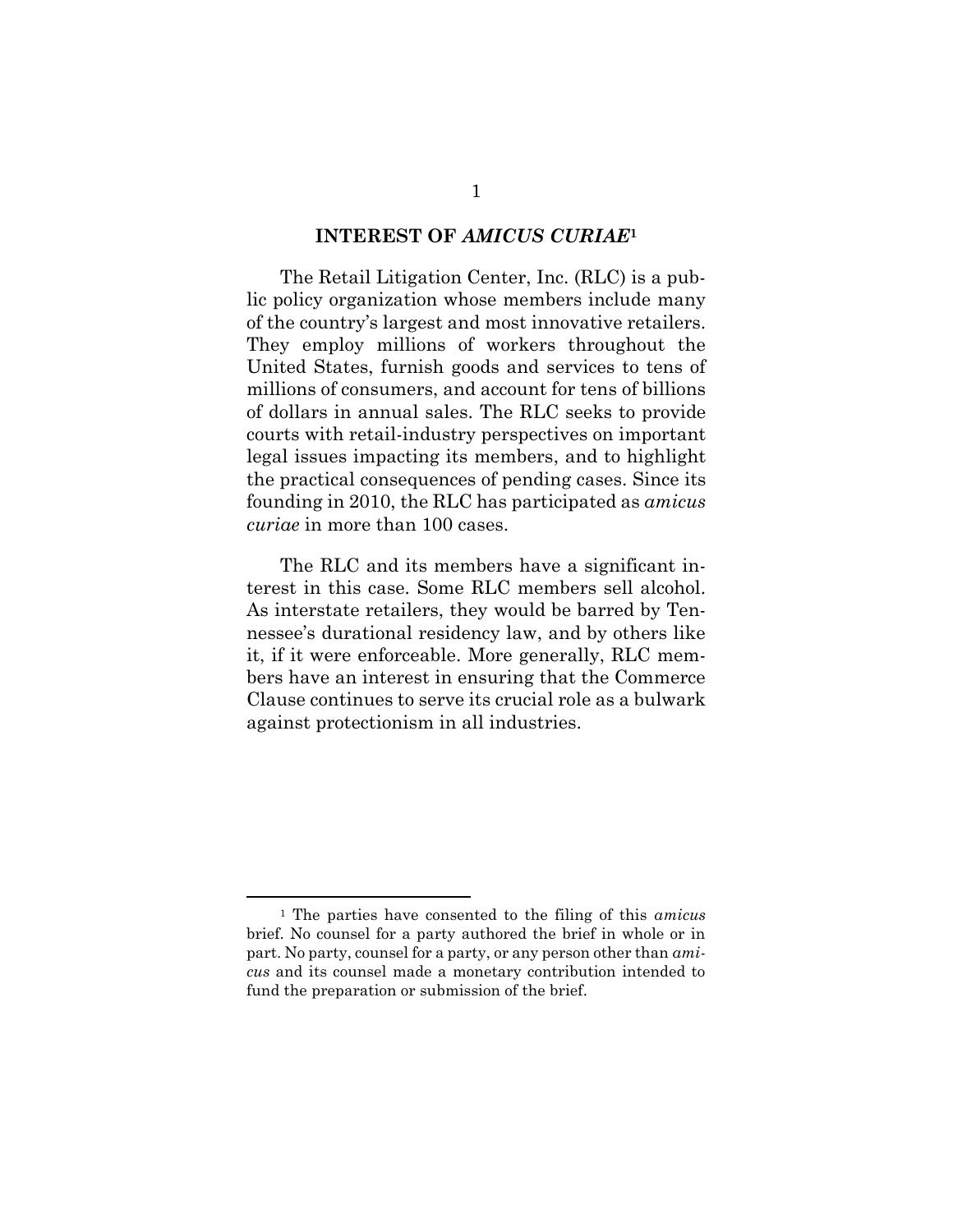## <span id="page-4-0"></span>**INTRODUCTION AND SUMMARY OF ARGUMENT**

Tennessee's durational residency law keeps interstate retailers out of the alcohol trade based simply on where their owners, officers, directors, and stockholders live. The benefits of this system do not accrue to the state; the legislature could achieve every one of its public policy objectives in a host of nondiscriminatory ways. The real beneficiaries are the local retailers the law protects from competition.

Petitioner's response is not so much to dispute these points as to argue that they don't matter. On Petitioner's logic, the very act of asking whether protectionism is afoot goes too far: "A bar on protectionist laws would amount to reasonableness review," and such review "is irreconcilable" with the Twenty-first Amendment. Pet. Br. 43-44.

Petitioner is wrong. This Court has made clear that economic protectionism violates an overarching principle of constitutional law embodied in the Commerce Clause. Nondiscrimination is more than a fragile aspiration that gives way any time someone pours a drink. *See Granholm v. Heald*, 544 U.S. 460, 472 (2005) ("[S]tate laws violate the Commerce Clause if they mandate 'differential treatment of in-state and out-of-state economic interests that benefits the former and burdens the latter.'" (quoting *Or. Waste Sys., Inc. v. Dep't of Envtl. Quality of Or.*, 511 U.S. 93, 99 (1994)). Hence this Court's repeated rejection of claims that the Twenty-first Amendment renders concerns about protectionism irrelevant. *See id.* at 486 (holding that "the Twenty-first Amendment does not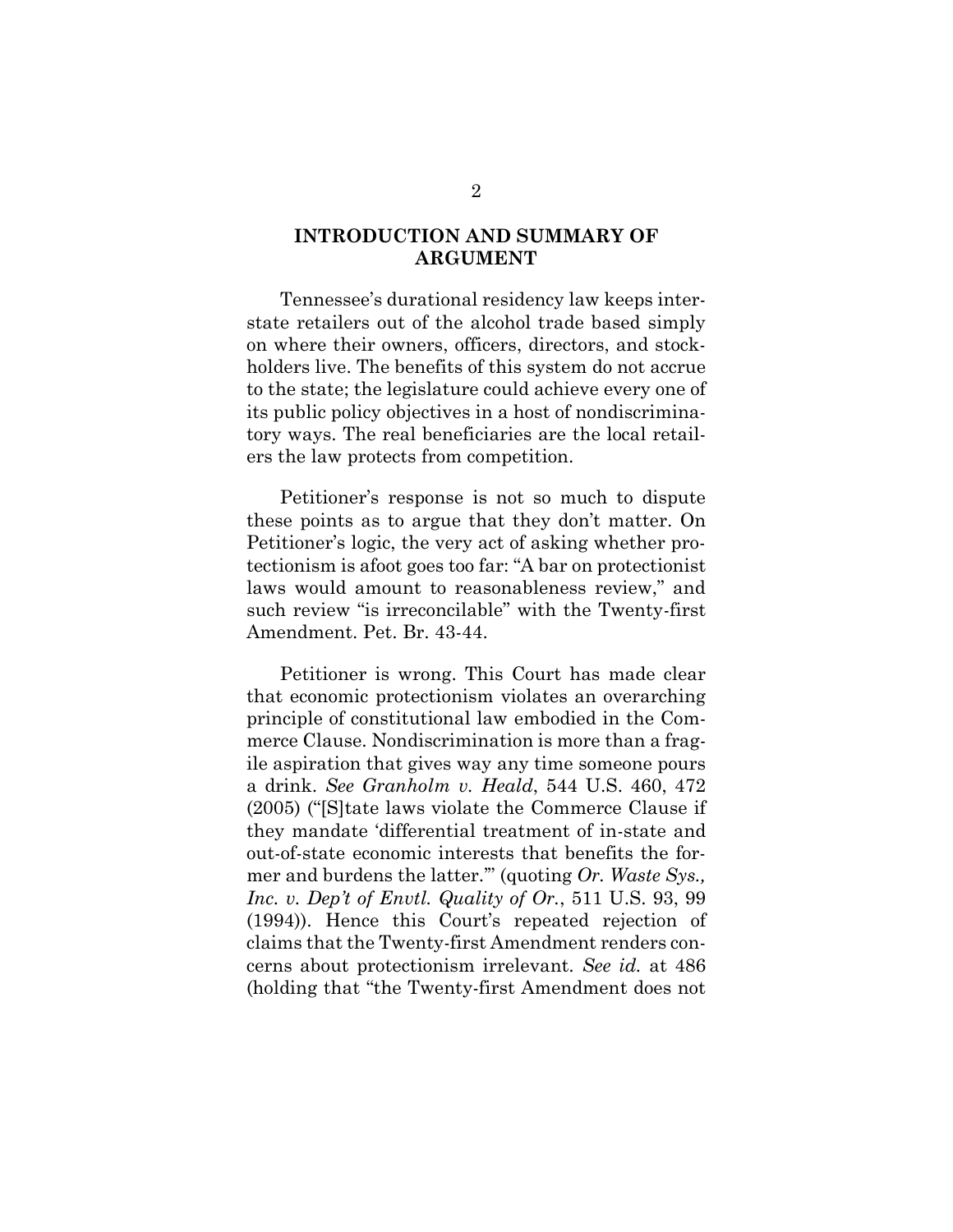supersede other provisions of the Constitution" and collecting cases).

In filing this *amicus* brief, the RLC seeks first and foremost to make a basic point: Petitioner's proposed approach to assessing the constitutionality of alcohol regulations is not simply novel, but would upend the framework the Court established in *Granholm*. That three-step test asks first whether the regulation discriminates; if so, whether that discrimination is protected by the Twenty-first Amendment; finally, whether the state could have pursued its goals in nondiscriminatory ways. *See id.* at 476, 479. The Court carefully tailored this framework to reflect the Commerce Clause's commitment to interstate competition free from discrimination as well as the Twenty-first Amendment's grant of regulatory authority to the states.

The laws at issue in *Granholm* were discriminatory under familiar Commerce Clause principles. They were not saved by the Twenty-first Amendment, and they pursued goals that could be advanced without discriminating against out-of-state interests. The same is true of Tennessee's durational residency law, as the Sixth Circuit properly concluded. *See* Pet. App. 33a.

Rather than taking *Granholm*'s framework on its own terms—which is fatal to Tennessee's residency law—Petitioner posits that the Commerce Clause simply has no application to retailers. *See* Pet. Br. 43- 44. There is no warrant for Petitioner's cramped view. Like the cases that preceded it, *Granholm* harmonized the Commerce Clause with the Twenty-first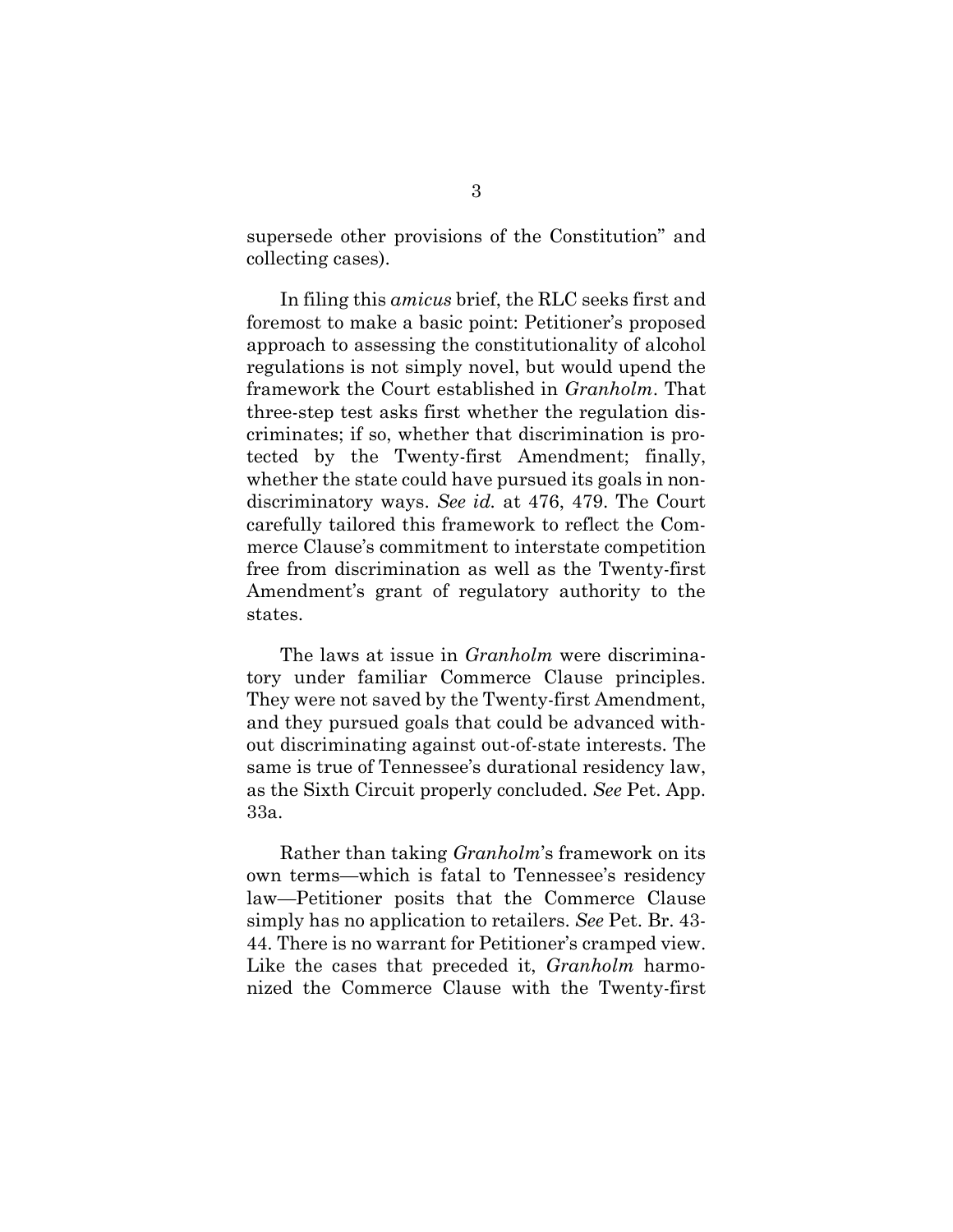Amendment as a general matter, yielding an analysis that applies to discrimination against interstate *commerce*, not just interstate *products*. As this Court recognized last Term, *Granholm* reflects the importance of nondiscrimination as an enduring constitutional principle. *See South Dakota v. Wayfair, Inc.*, 138 S. Ct. 2080, 2091 (2018) (citing *Granholm* as supporting the "virtually *per se*" rule for invalidating discriminatory laws).

The RLC's second reason for submitting this brief is to underscore an obvious reality, notwithstanding Petitioner's suggestions to the contrary: State residency has nothing to do with whether a retailer is a law-abiding member of, and valued contributor to, a local community. Interstate retailers can and do work hard to comply with drinking age laws. They can and do keep careful records for calculating and submitting taxes. They can and do invest in communities and hire local employees to staff their stores. Yet in Tennessee, none of that matters if their owners, officers, directors, and stockholders have not lived inside the state's borders for a long enough time. This protection of in-state sellers from interstate competition is not subtle; it is evident on the face of Tennessee's statute. Such discrimination is a paradigmatic violation of the Commerce Clause. The Twenty-first Amendment offers no immunity for this sort of economic protectionism; it provides states with authority to regulate alcohol sales, not to prop up local interests by keeping competitors at bay.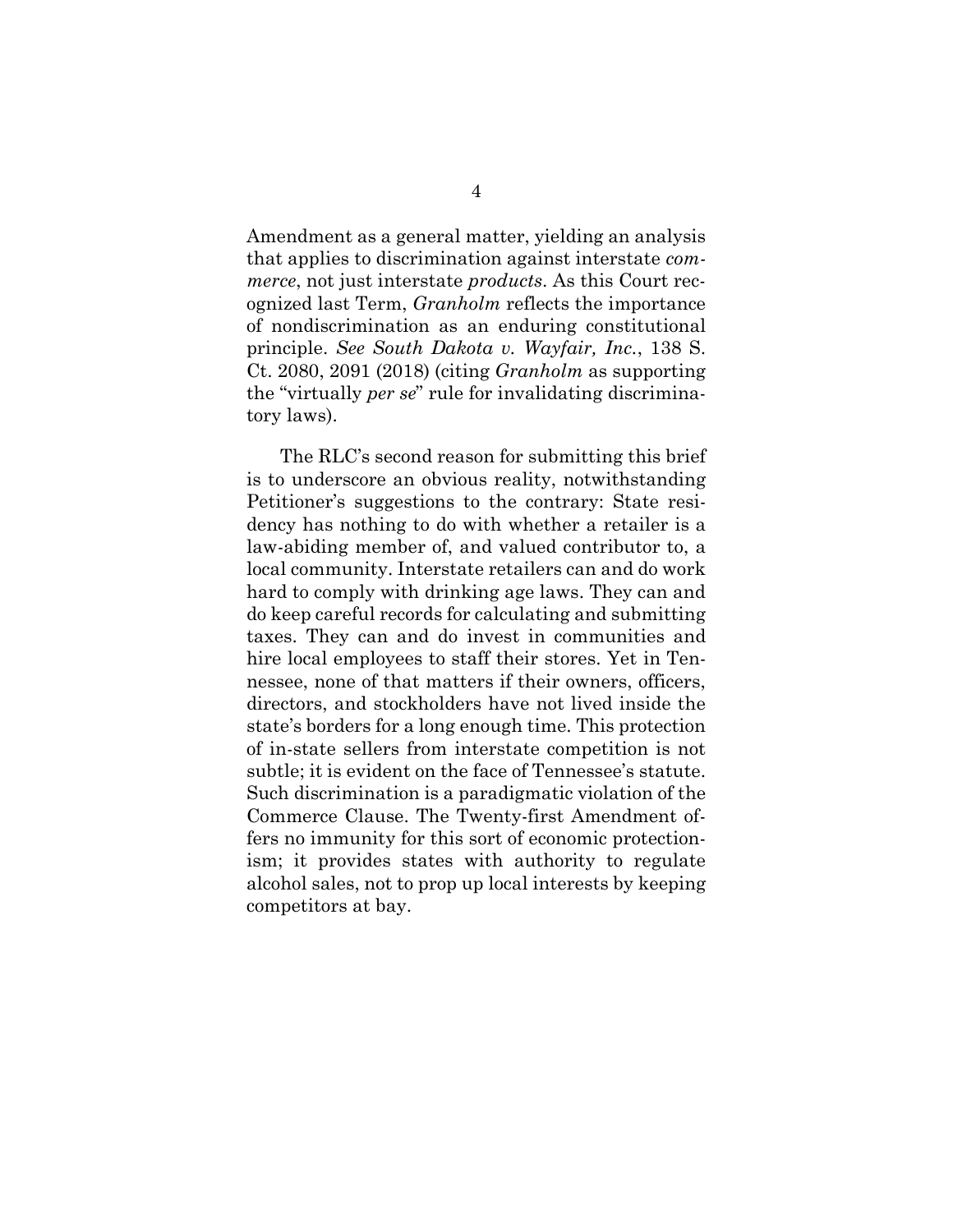## <span id="page-7-0"></span>**I. The** *Granholm* **Framework Determines the Validity of Alcohol Regulations Under the Commerce Clause.**

This Court has evaluated the constitutionality of alcohol regulations on numerous occasions and in a range of contexts. *See, e.g.*, *44 Liquormart, Inc. v. Rhode Island*, 517 U.S. 484 (1996) (challenge under the First Amendment); *Craig v. Boren*, 429 U.S. 190 (1976) (challenge under the Equal Protection Clause). Included among those cases are several controversies over the consistency of alcohol-related laws with the Commerce Clause. *See, e.g.*, *North Dakota v. United States*, 495 U.S. 423 (1990); *Healy v. Beer Institute*, 491 U.S. 324 (1989); *Bacchus Imports, Ltd. v. Dias*, 468 U.S. 263 (1984). The Court's most recent discussion of that intersection is also its most extensive: *Granholm v. Heald*, 544 U.S. 460 (2005).

*Granholm* dealt with laws in Michigan and New York that allowed in-state wineries to sell directly to consumers while making it illegal or impractical for out-of-state wineries to do so. The Court considered the same issue that animates this case: the relationship between the nondiscrimination principle of the Commerce Clause and state regulatory authority under the Twenty-first Amendment. It concluded that both interests could be served. Discriminatory laws violate the Commerce Clause even in the field of alcohol regulation. *See Granholm*, 544 U.S. at 489. At the same time, states possess extensive discretion to regulate the alcohol trade in nondiscriminatory ways, including by establishing a tiered system that divides the operations of producers, wholesalers, and retailers. *See id.* As the Court has previously observed, the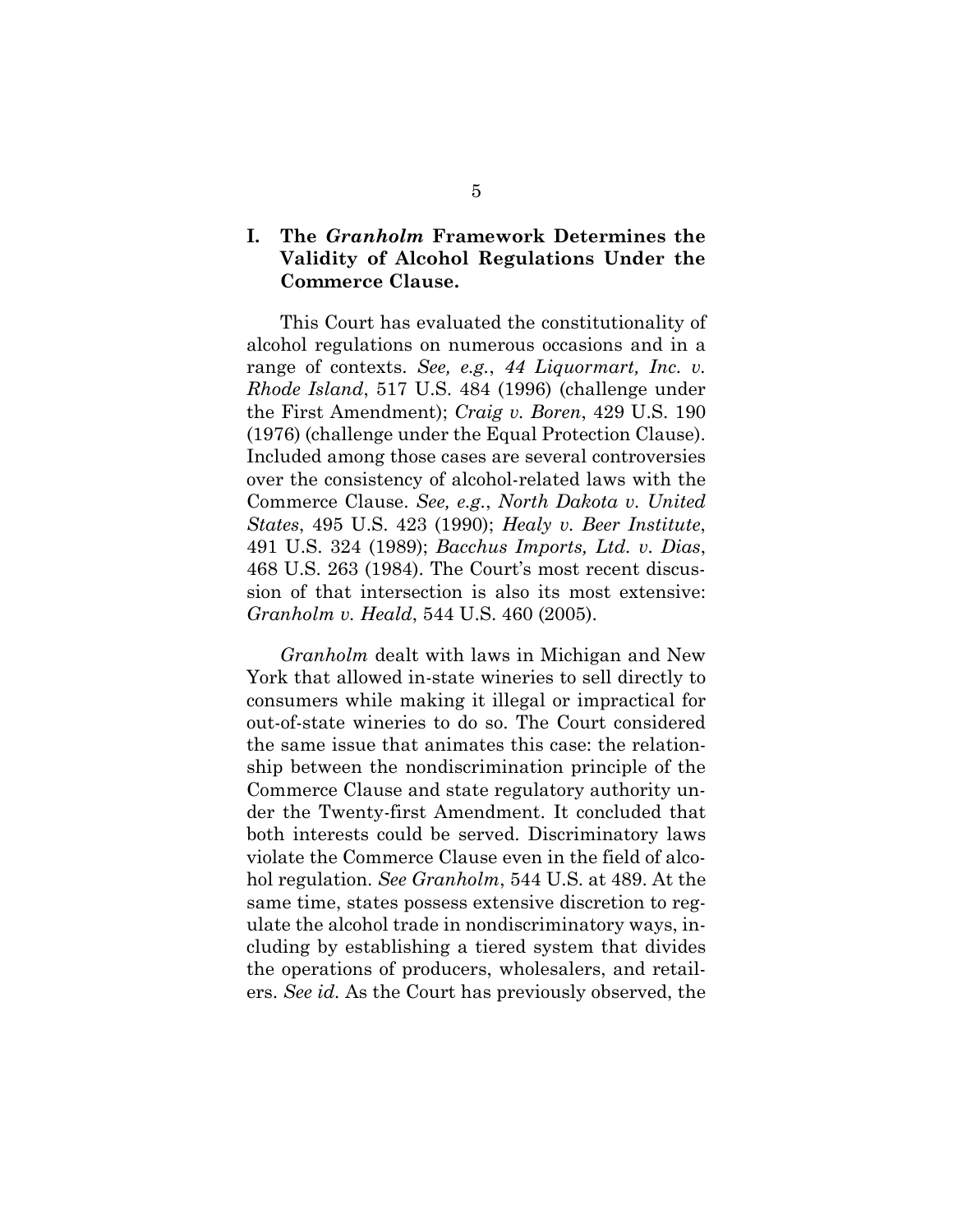three-tier system allows states to pursue goals such as "promoting temperance, ensuring orderly market conditions, and raising revenue." *North Dakota*, 495 U.S. at 432.

Drawing on the body of Commerce Clause jurisprudence as well as the history of the Twenty-first Amendment*, Granholm* took a three-step approach to evaluating the laws at issue. The first question is whether a law discriminates against interstate commerce. *See* 544 U.S. at 472. If there is discrimination, the Court moves on to consider whether the law is saved by the Twenty-first Amendment. *See id.* at 476. <sup>2</sup> Finally, if the Twenty-first Amendment does not save the law, the Court asks whether the law nevertheless "'advances a legitimate local purpose that cannot be adequately served by reasonable nondiscriminatory alternatives.'" *Id*. at 489 (quoting *New Energy Co. of Indiana v. Limbach*, 486 U.S. 269, 278 (1988)).

*Granholm*'s three-step analysis applies in full measure to cases like this one. The Court set forth a framework that safeguards interstate competition and forecloses economic protectionism while

l

<sup>2</sup> *Granholm* did not have occasion to discuss the implications of finding that no discrimination is present, though this Court has indicated that "[w]hen … a statute has only indirect effects on interstate commerce and regulates evenhandedly, we have examined whether the State's interest is legitimate and whether the burden on interstate commerce clearly exceeds local benefits." *Brown-Forman Distillers Corp. v. New York State Liquor Auth.*, 476 U.S. 573*,* 579 (1986); *see also Dep't of Revenue of Ky. v. Davis*, 553 U.S. 328, 353 (2008).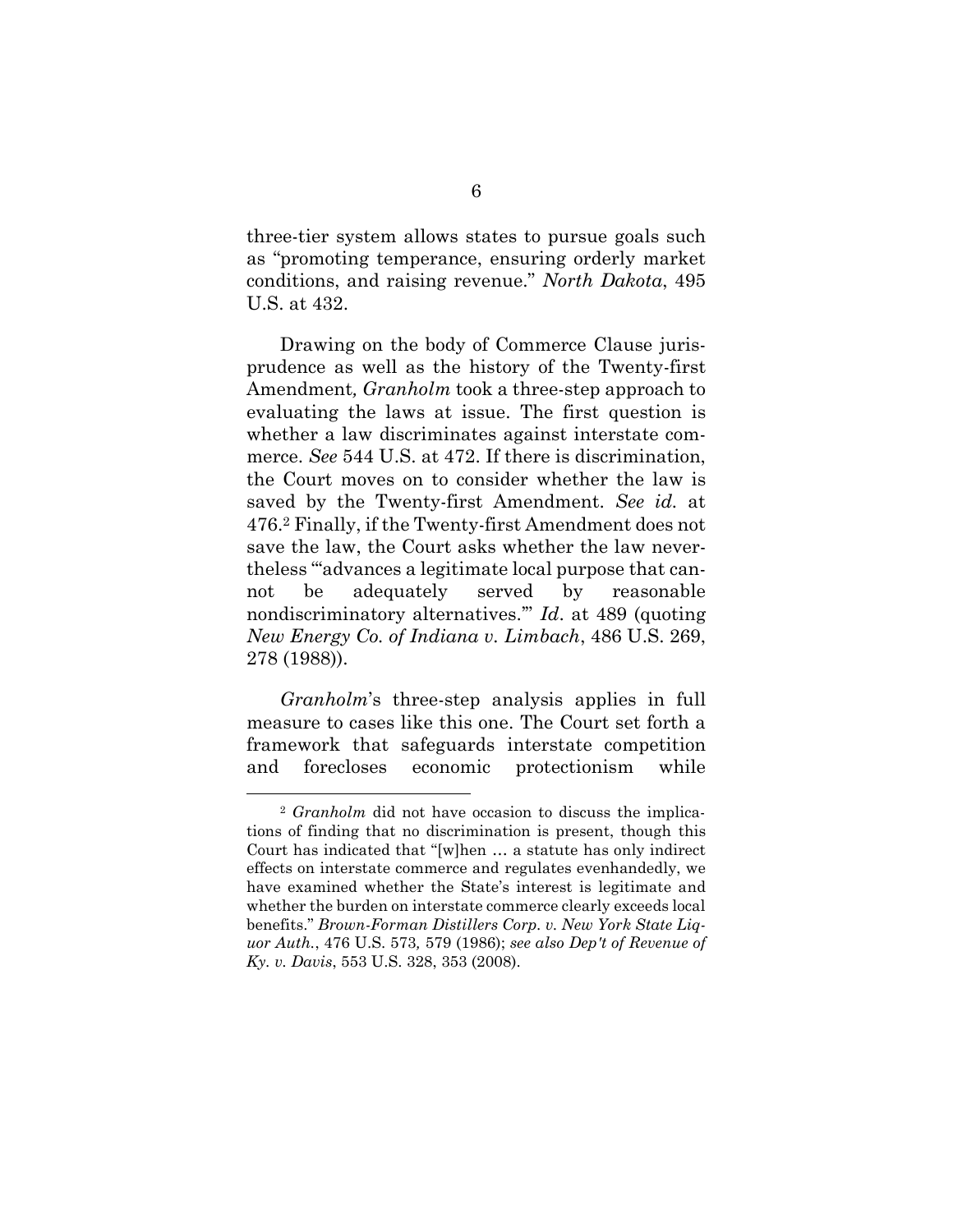preserving states' discretion to regulate alcohol. Petitioner's response is to advance a revisionist account of *Granholm* based on snippets that mention out-ofstate "products," even as it ignores the framework the Court deliberately applied. In the sections that follow, we describe the full scope of this Court's controlling constitutional analysis..

#### <span id="page-9-0"></span>**Step 1: Is There Discrimination?**

*Granholm* begins by asking whether the laws at issue discriminated against out-of-state interests. *See*  544 U.S. at 472 ("Time and again this Court has held that, in all but the narrowest circumstances, state laws violate the Commerce Clause if they mandate 'differential treatment of in-state and out-of-state economic interests that benefits the former and burdens the latter.'") (quoting *Or. Waste Sys., Inc. v. Dep't of Envtl. Quality of Or*., 511 U.S. 93, 99 (1994)). This is the threshold step—with respect to alcohol as well as other goods and services—because discriminatory laws "'face a virtually *per se* rule of invalidity.'" *Id.* at 476 (quoting *Philadelphia v. New Jersey*, 437 U.S. 617, 624 (1978)); *see also Bacchus*, 468 U.S. at 268, 274–76. The path of the constitutional analysis depends in the first instance on whether discrimination is afoot.

The laws in *Granholm* were plainly discriminatory. In Michigan, only wineries within the state could ship directly to consumers. *See* 544 U.S. at 474. As for New York, in-state producers could ship directly to consumers, while out-of-state producers needed to open "a branch office and warehouse" within the state. *Id.* at 474–75. That approach contravened the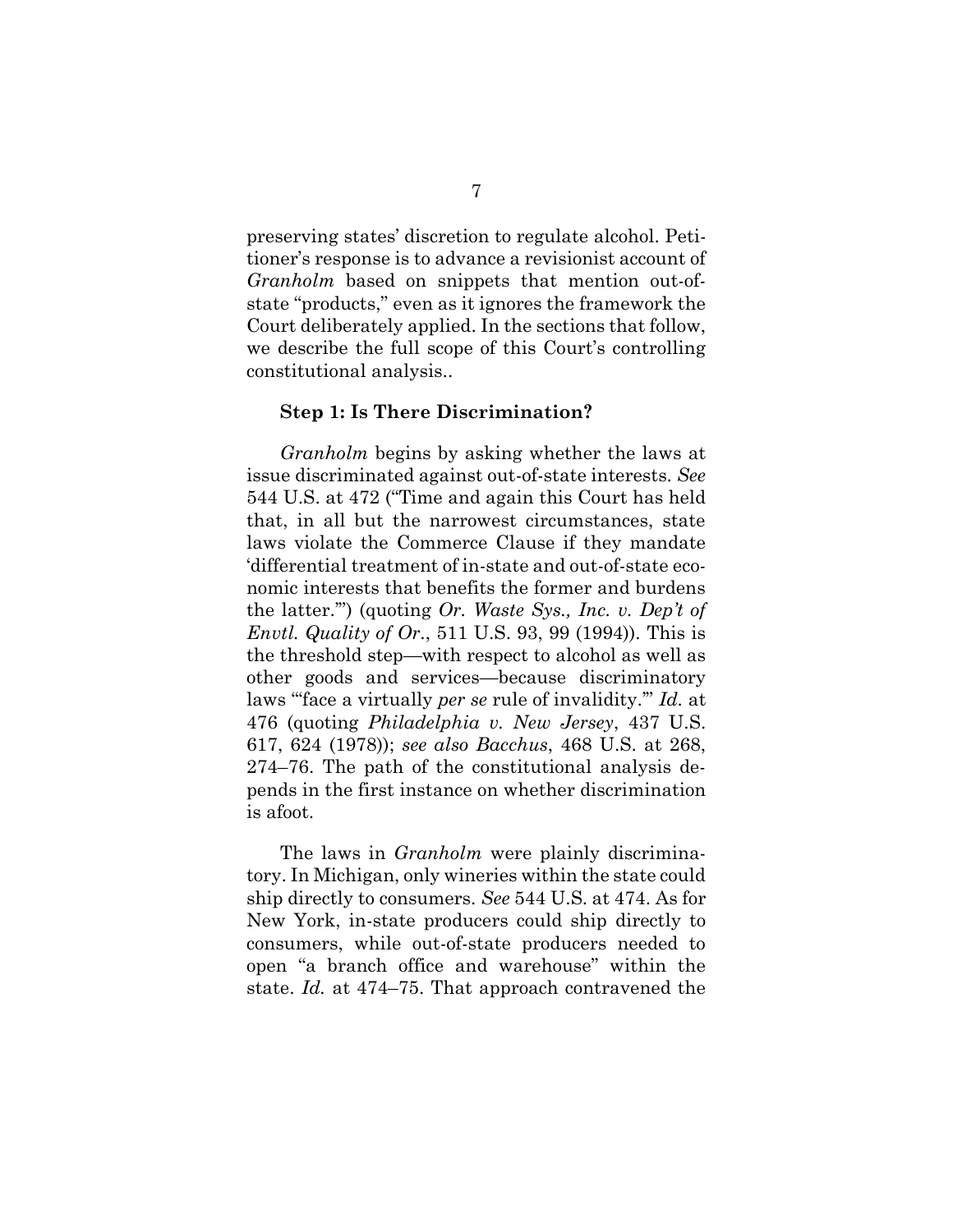Court's "admonition that States cannot require an out-of-state firm 'to become a resident in order to compete on equal terms.'" *Id.* (quoting *Halliburton Oil Well Cementing Co. v. Reilly*, 373 U.S. 64, 72 (1963)).

While *Granholm* took discrimination as its starting point, Petitioner would have this Court ignore discrimination altogether. On Petitioner's telling, the "Twenty-first Amendment makes the dormant Commerce Clause inapplicable to most state laws regulating liquor distribution." Pet. Br. 24. Petitioner's claim is nothing more than old wine in new bottles. *Granholm* rejected it, instead broadly embracing the well-established premise that laws cannot "deprive citizens of their right to have access to the markets of other States on equal terms." 544 U.S. at 473. The Court affirmed that "state regulation of alcohol is limited by the nondiscrimination principle of the Commerce Clause," 544 U.S. at 487, with cites to *Bacchus Imports, Ltd. v. Dias*, 468 U.S. 263 (1984), *Brown-Forman Distillers Corp. v. New York State Liquor Authority*, 476 U.S. 573 (1986), and *Healy v. Beer Institute*, 491 U.S. 324 (1989). It punctuated the point by quoting *Brown-Forman* for the proposition that "[w]hen a state statute directly regulates or discriminates against interstate commerce, or when its effect is to favor in-state economic interests over out-of-state interests, we have generally struck down the statute without further inquiry." 544 U.S. at 487 (quoting *Brown–Forman*, 476 U.S. at 579).

The discrimination inquiry comes first, because it shapes the ensuing analysis of whether a law is authorized by the Twenty-first Amendment. From the standpoint of the Commerce Clause, protectionism is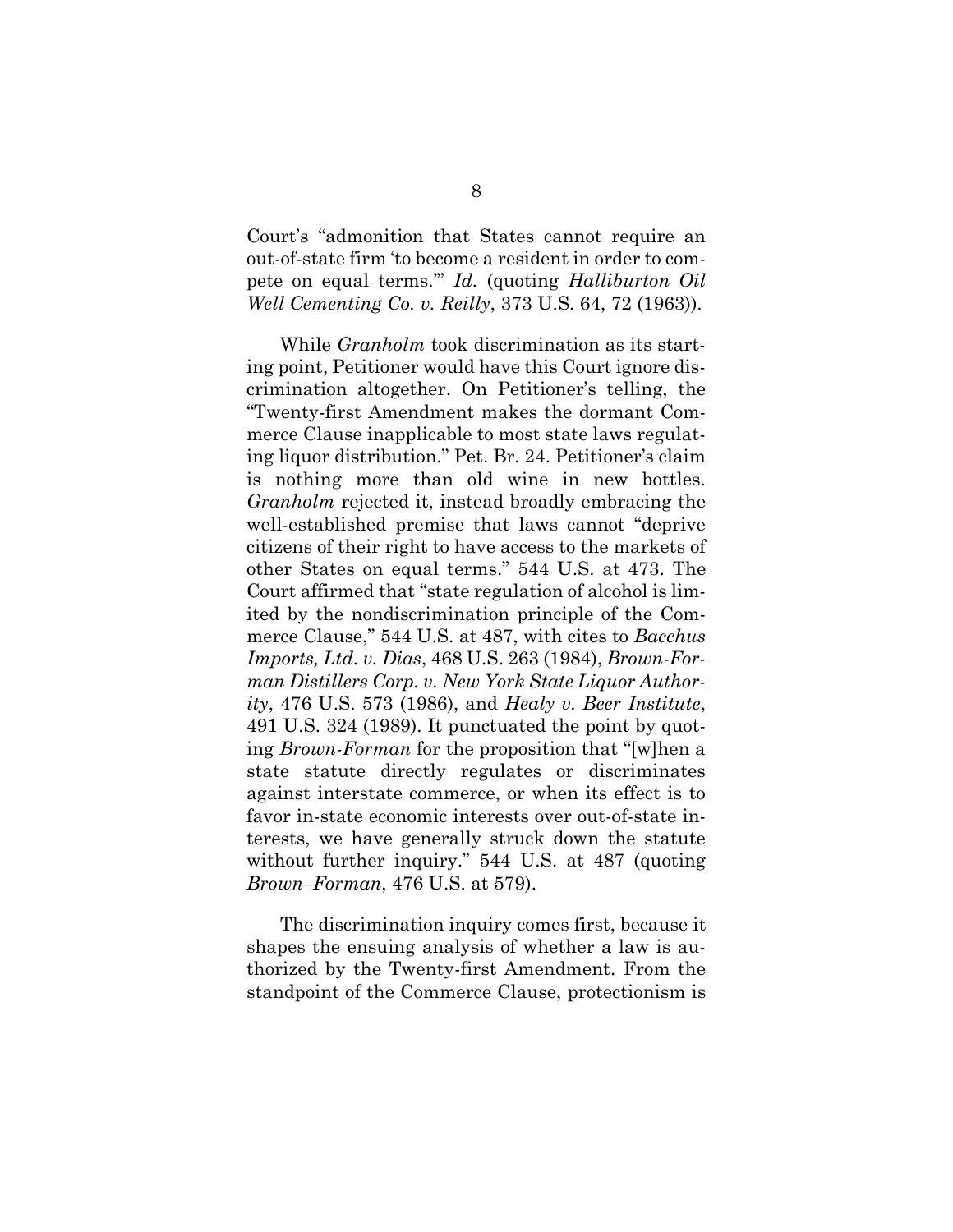no less of a concern in the alcohol industry than it is in other domains.

### <span id="page-11-0"></span>**Step 2: Is the Law Authorized by the Twentyfirst Amendment?**

After concluding that the laws at issue discriminated against out-of-state interests—and thus triggered the "virtually *per se* rule" of invalidity— the *Granholm* Court proceeded to consider whether they were immunized by the Twenty-first Amendment. 544 U.S. at 476.

In conducting that analysis, the Court began with history. It explained that the Twenty-first Amendment "restored to the States the powers they had under the Wilson and Webb-Kenyon Acts." *Id.* at 484. Those Acts expanded state regulatory authority over the alcohol industry, but they did not endorse or authorize protectionism. *See id.* at 483-84.

The Court also looked to its precedents, which emphasize the importance of vigilance against protectionism even in the alcohol trade. In *Bacchus*, the Court invalidated a tax that exempted certain locally produced beverages in Hawaii. In doing so, it rejected any suggestion that the Twenty-first Amendment served to "empower States to favor local liquor industries by erecting barriers to competition." 468 U.S. at 276. Likewise, the Court in *Brown-Forman* held that a New York law violated the Commerce Clause by effectively preventing distillers from running certain promotions outside of New York. This was itself a form of protectionism, for "[w]hile a State may seek lower prices for its consumers, it may not insist that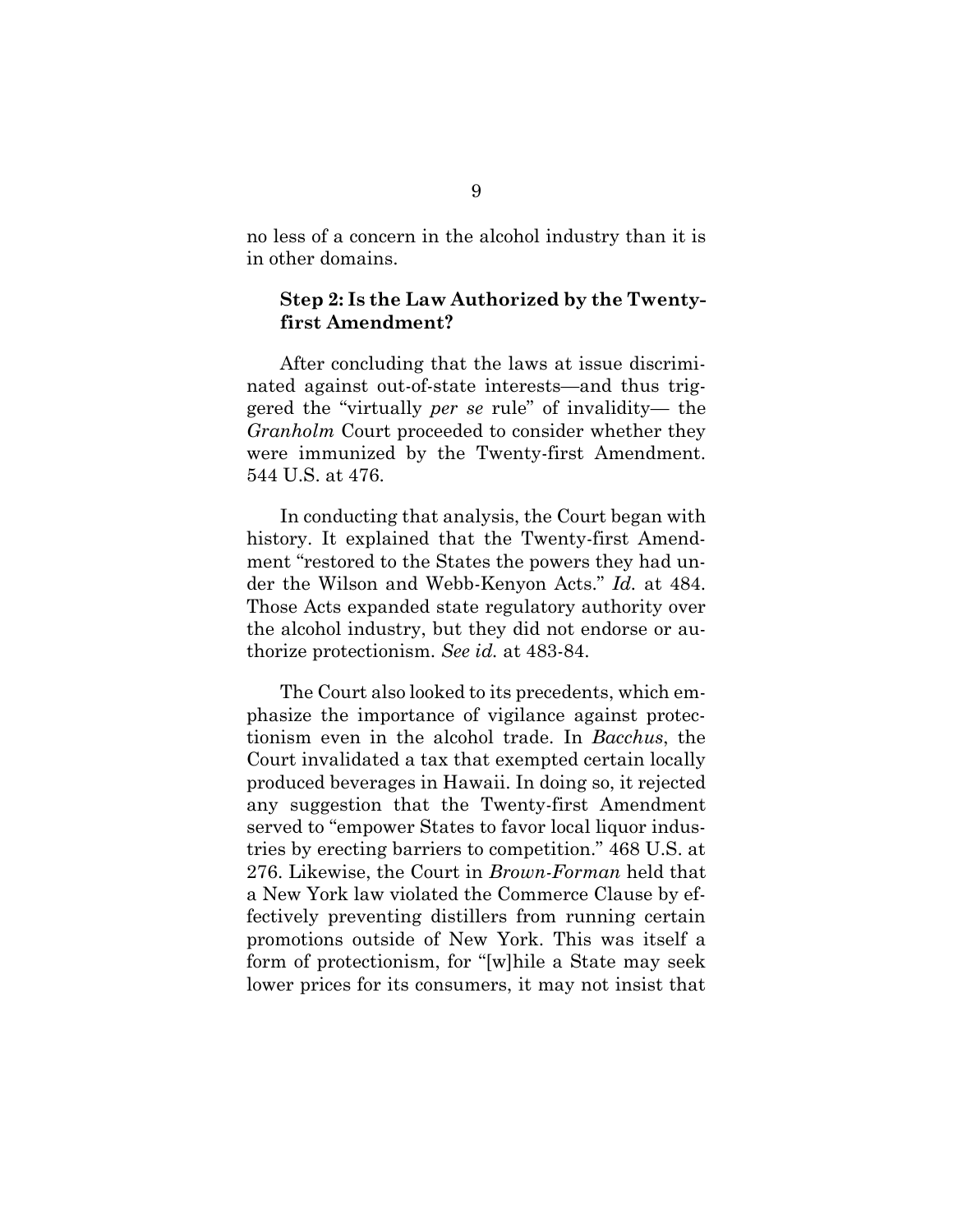producers or consumers in other States surrender whatever competitive advantages they may possess." 476 U.S. at 580; *see also id.* ("Economic protectionism is not limited to attempts to convey advantages on local merchants; it may include attempts to give local consumers an advantage over consumers in other States.").

A few years after *Brown-Forman*, *Healy v. Beer Institute* struck down a Connecticut statute that required out-of-state beer shippers to affirm that their prices in Connecticut were no higher than their prices in neighboring states. *See* 491 U.S. 324, 326 (1989). The Court reasoned that while Connecticut has significant regulatory discretion over alcohol distribution, it may not "penaliz[e] Connecticut brewers if they seek border-state markets and out-of-state shippers if they choose to sell both in Connecticut and in a border state." *Id.* at 341. Punishing those who do business in other states is antithetical to the Commerce Clause, whatever the industry.

Based on its historical and doctrinal analysis, the Court in *Granholm* concluded that the discriminatory laws before it were not saved by the Twenty-first Amendment. That Amendment allows a state "which chooses to ban the sale and consumption of alcohol altogether" to "bar its importation." 544 U.S. at 488–89. It also allows states to "assume direct control of liquor distribution through state-run outlets or funnel sales through the three-tier system." *Id.* at 489. Even so, it is "well settled that the Twenty-first Amendment did not entirely remove state regulation of alcohol from the reach of the Commerce Clause." *Brown-Forman*, 476 U.S. at 584. The laws in Michigan and New York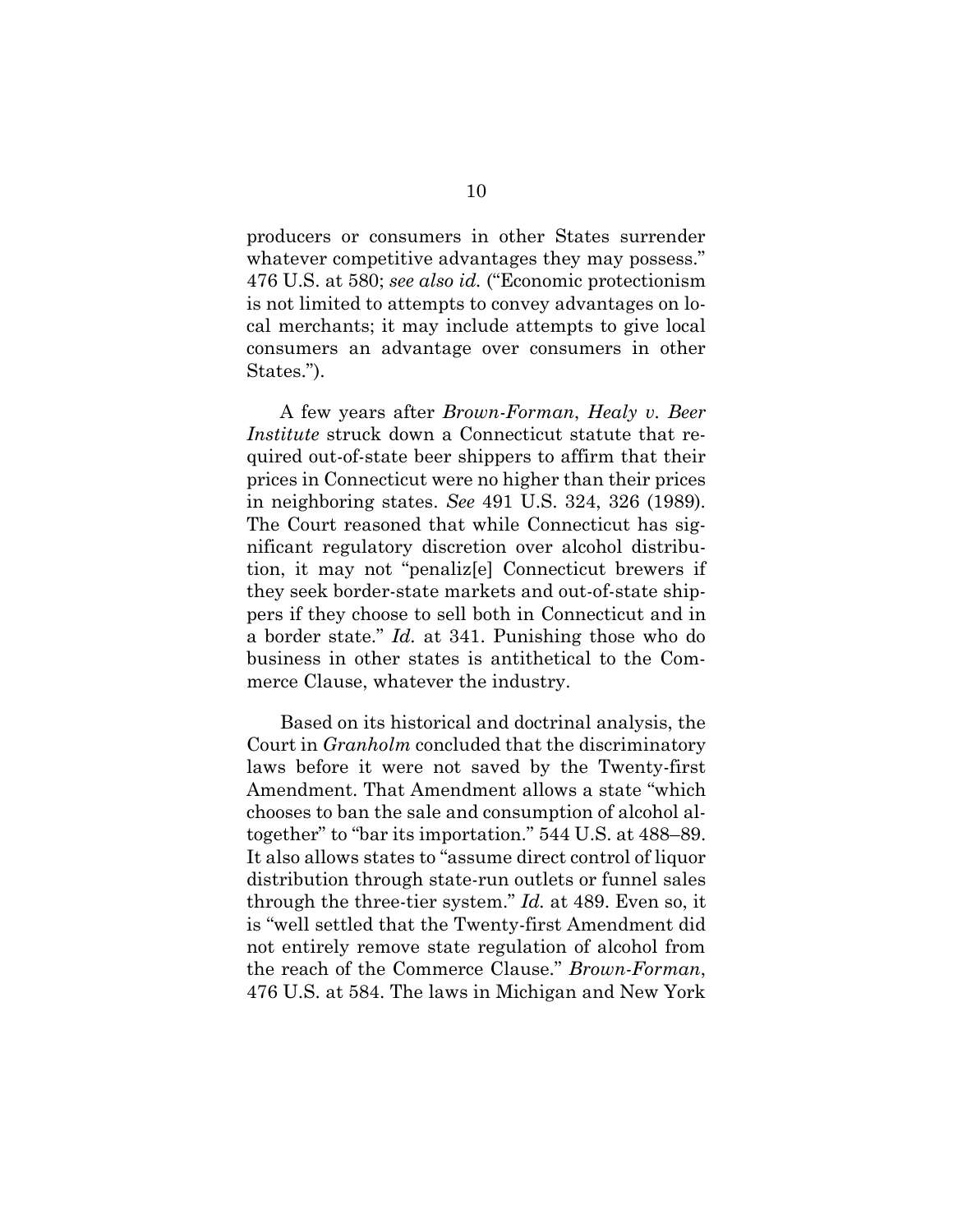went too far by discriminating against out-of-state competitors.

*Granholm* is not alone in highlighting the salience of protectionism in cases involving alcohol. In *Bacchus,* the Court observed that "[s]tate laws that constitute mere economic protectionism are … not entitled to the same deference as laws enacted to combat the perceived evils of an unrestricted traffic in liquor." 468 U.S. at 276. The Sixth Circuit recognized this principle in the opinion below, noting that the Commerce Clause "prevents 'economic protectionism'—*e.g.*, a state protecting in-state economic interests by burdening out-of-state economic interests." Pet. App. 28a. And Judge Sutton, who parted ways with the majority over some aspects of Tennessee's system, agreed that discriminatory laws are invalid if "they serve no purpose besides 'economic protectionism.'" Pet. App. 49a (quoting *Bacchus*, 468 U.S. at 276). That Petitioner will not accept even this fundamental point is both striking and indicative of the extreme position it has staked out. *See* Pet. Br. 43.

Petitioner thus takes upon itself the unenviable task of defending the power of states to enact protectionist laws. Any other approach, Petitioner maintains, would amount to "reasonableness review" that is inconsistent with the Twenty-first Amendment. Pet. Br. 43–44. This argument not only ignores the Court's long history of applying the nondiscrimination principle in a clear and rigorous fashion, but remarkably portrays economic protectionism as none of the judiciary's concern. *See* Pet. Br. 44 (contending that scrutinizing protectionist laws "would bog down the courts in policy disputes and leave the states with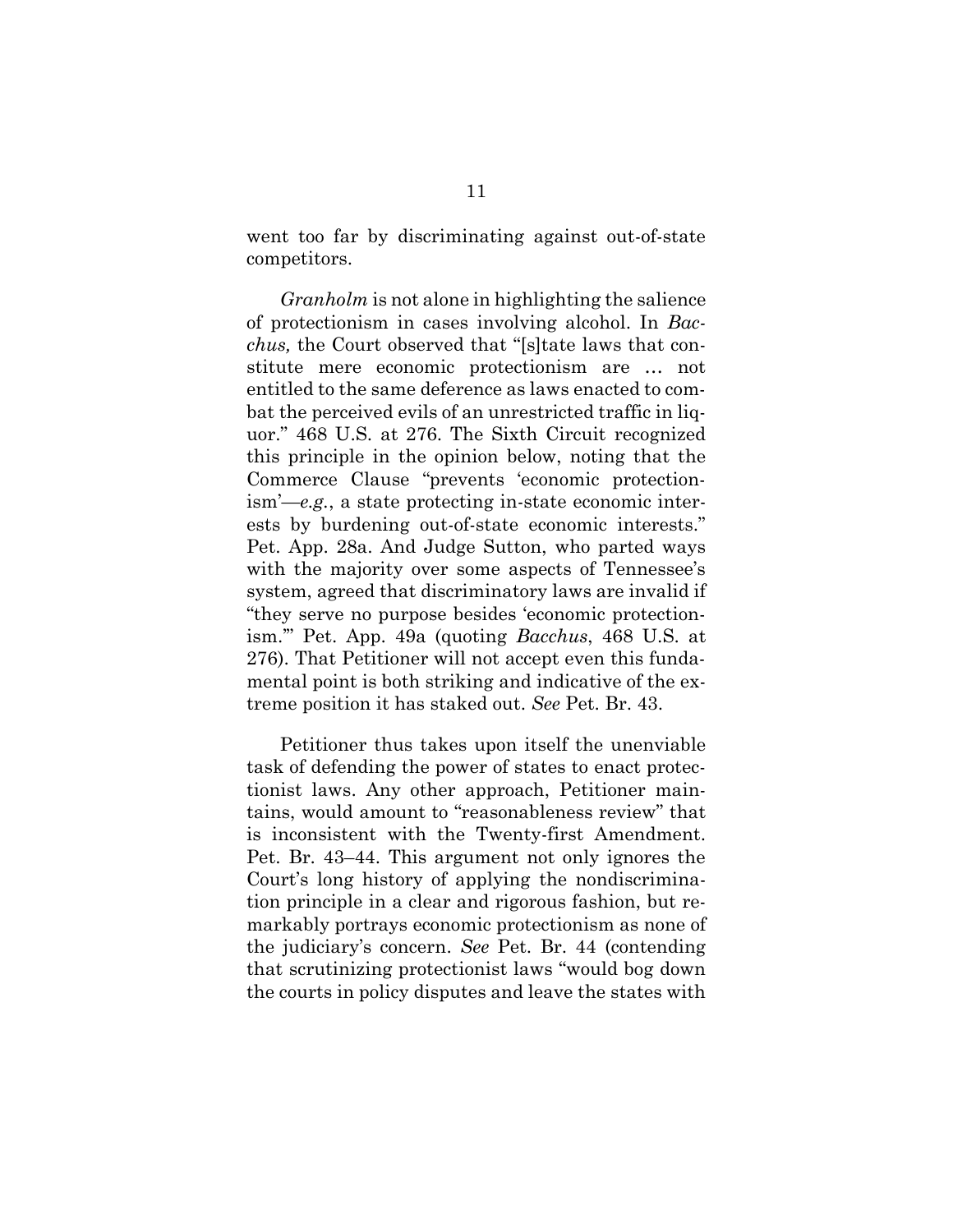little certainty as to the validity of their liquor laws"). That depiction, as explained above, is impossible to square with cases like *Granholm* and *Bacchus*.

Petitioner's response is to reimagine those cases. *See* Pet. Br. 43. Because *Granholm* and *Bacchus* involved "products," Petitioner concludes that the Court implicitly endorsed discrimination against out-ofstate retailers. *See* Pet. Br. 43-44. But Petitioner has distilled the wrong lesson from this Court's cases. *Granholm* and *Bacchus* found discrimination against out-of-state interests to be unlawful, and they affirmed the significance of nondiscrimination as a constitutional principle. *See Granholm*, 544 U.S. at 472; *Bacchus*, 468 U.S. at 276. Nothing in those decisions supports Petitioner's claim that states have free rein to discriminate so long as they pick the right targets.

Further, *Granholm* expressly rejected an invitation to overrule *Bacchus* or limit the case to its facts. *See* 544 U.S. at 488; *see also Cooper v. Tex. Alcoholic Beverage Comm'n*, 820 F.3d 730, 743 (5th Cir. 2016) (*Cooper II*) ("State regulations of the producer tier 'are protected under the Twenty-first Amendment when they treat liquor produced out of state the same as its domestic equivalent.' … But state regulations of the retailer and wholesaler tiers are not immune from Commerce Clause scrutiny just because they do not discriminate against out-of-state liquor." (quoting *Granholm*, 544 U.S. at 489)). In effect, Petitioner asks this Court to do what it has already refused in *Granholm*.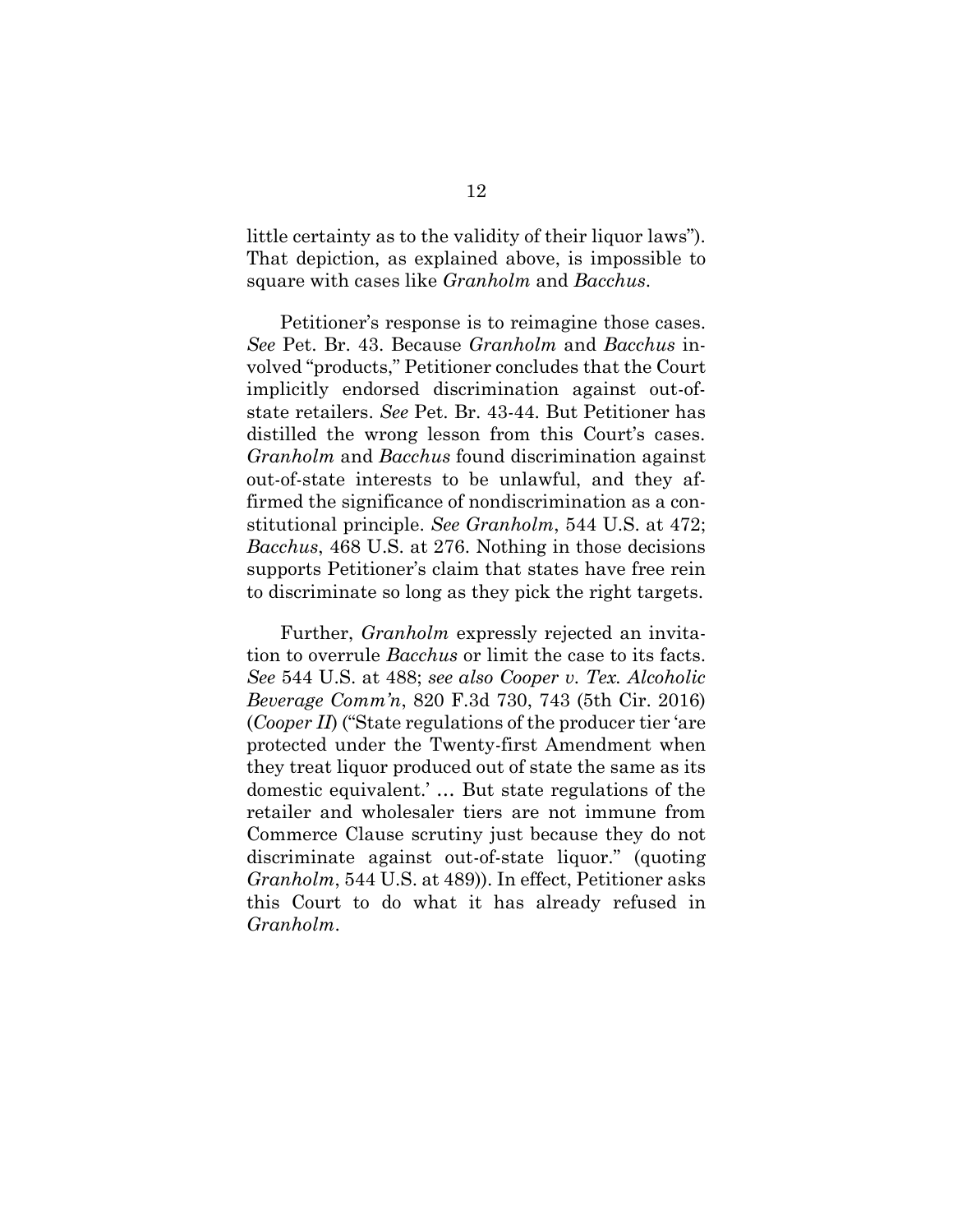### <span id="page-15-0"></span>**Step 3: Does the Law Advance a Legitimate Goal That Cannot Be Served by Nondiscriminatory Alternatives?**

Having determined that the discriminatory Michigan and New York laws were not excused by the Twenty-first Amendment, the *Granholm* Court turned finally to "whether either state regime 'advances a legitimate local purpose that cannot be adequately served by reasonable nondiscriminatory alternatives.'" 544 U.S. at 489 (quoting *New Energy Co. of Ind. v. Limbach*, 486 U.S. 269, 278 (1988)).

The main justifications offered by the states were "keeping alcohol out of the hands of minors and facilitating tax collection." *Granholm*, 544 U.S. 489. Neither withstood scrutiny. The argument about use by minors was undermined by the lack of evidence implicating direct shipments of wine. *See id.* at 490. There was also a problem of underinclusiveness: even with the laws in place, minors could order wine directly from in-state producers. *See id.* As for the tax-collection rationale, it had no purchase in Michigan, which already taxed out-of-state wineries for shipments made to in-state wholesalers and could extend that practice to direct shipments. *See id.* at 491. Similarly, New York could require out-of-state direct shippers to apply for a permit and submit sales data, which would facilitate orderly taxation. *See id.*

Ultimately, Michigan and New York fell short of the "exacting standard" they needed to satisfy in order to show that "nondiscriminatory alternatives will prove unworkable." *Id.* at 493.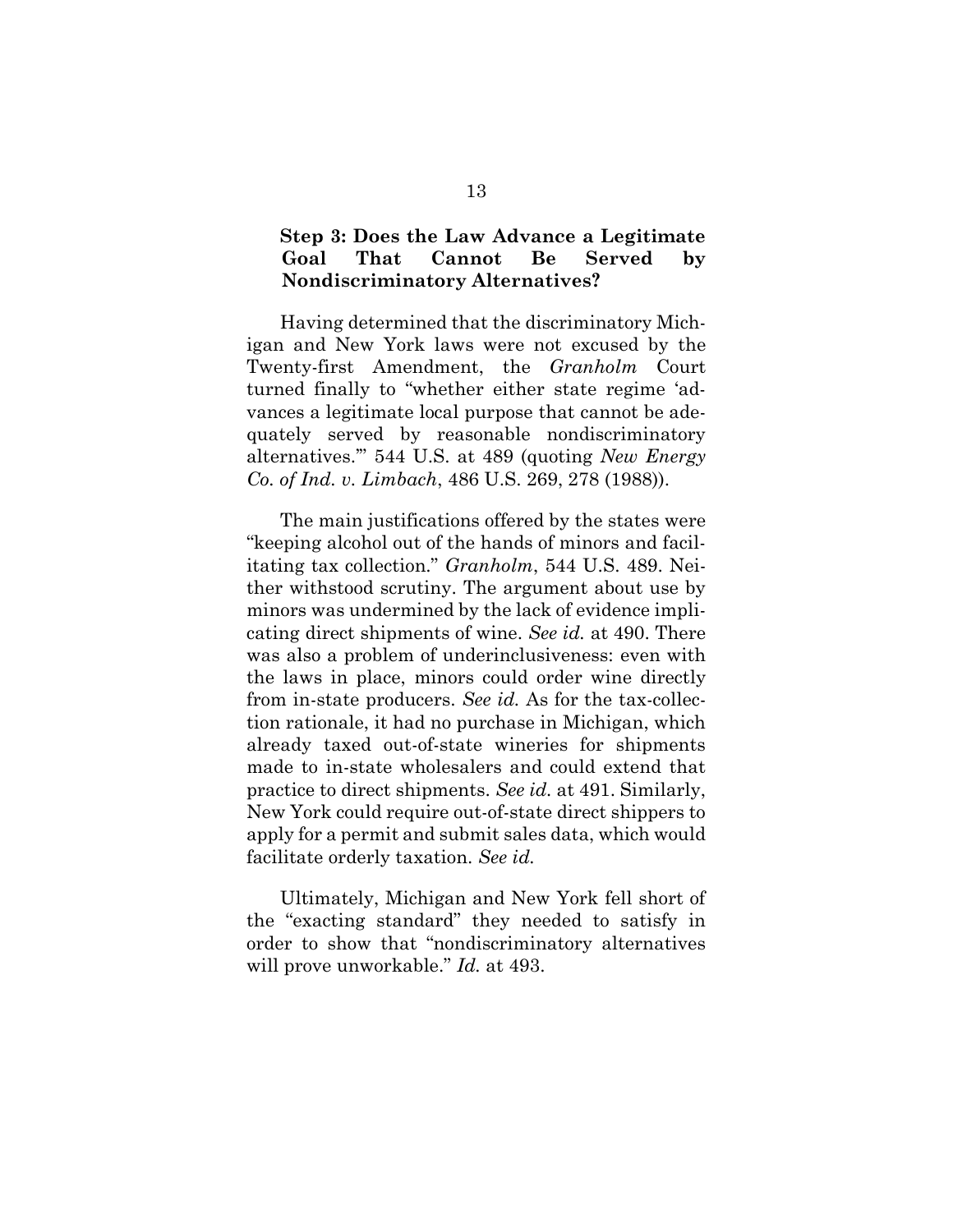Again placing itself in opposition to *Granholm*, Petitioner disputes the relevance of this inquiry into nondiscriminatory alternatives. It begrudgingly mentions the presence of nonprotectionist justifications "[t]o the extent it matters." Pet. Br. 47. Of course, as *Granholm* holds, it matters greatly. And as explained below, the absence of any such justifications for Tennessee's law confirms its invalidity.

## <span id="page-16-0"></span>**II. Tennessee's Durational Residency Requirement Fails Under the** *Granholm*  **Analysis.**

A straightforward application of the *Granholm*  framework demonstrates that Tennessee's durational residency requirement is invalid. Like every state, Tennessee possesses broad authority to regulate the distribution of alcohol, including its implementation of the three-tier system. It has numerous avenues within that system to ensure that retailers doing business within its borders are complying with all applicable laws. But that is not a license to discriminate against interstate retailers or out-of-state interests, especially when the retail practices described below demonstrate that interstate retailers, operating in nondiscriminatory regulatory environments, are just as able to serve the reasonable objectives of alcohol oversight as their single-state counterparts.

#### <span id="page-16-1"></span>**A. Discrimination.**

The Michigan laws at issue in *Granholm* allowed in-state wineries to ship directly to consumers while foreclosing out-of-state wineries from doing the same.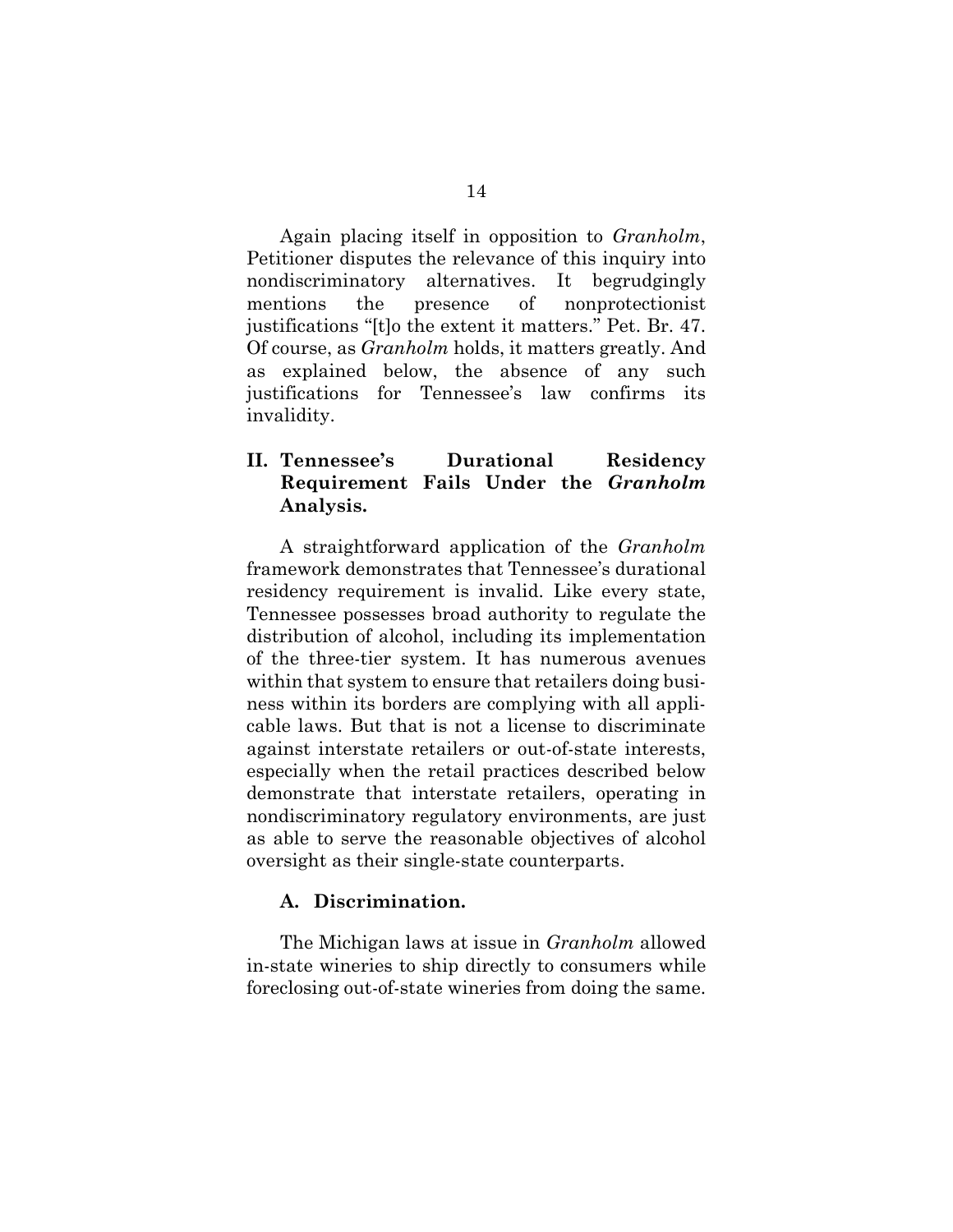Discrimination was easy to discern. *See* 544 U.S. at 473–74. New York did not strictly bar out-of-state wineries from direct shipments; rather, it required them to set up an in-state distribution apparatus that in-state wineries could skip. *See id.* at 474. This, too, was discriminatory*. See id.*

Tennessee's residency requirement comes from the same mold. Under Tennessee law, it is not enough to set up a brick-and-mortar retail outlet within the state. To obtain the requisite license, a would-be retailer must have lived within Tennessee for what the legislature deems to be a sufficient amount of time. Tenn. Code Ann.  $\S 57-3-204(b)(2)(A)$  (establishing a two-year residency requirement for any individual seeking a retail liquor license). That residency period is even longer for a retailer seeking to renew its license. *Id.* (requiring ten years of residency prior to issuing a renewal). A *corporate* retailer must go still further, ensuring that all its officers, directors, and stockholders have lived in Tennessee for the requisite amount of time. *Id.* § 57-3-204(b)(3)(A)-(B), (D) (establishing a two-year residency requirement for any officer, director, or stockholder of a corporation seeking a retail liquor license).<sup>3</sup>

The upshot of Tennessee's law is that if the owners, directors, officers, and stockholders of your

<sup>3</sup> Petitioner has not defended the stockholder residency requirement or the extended residency requirement for renewals before this Court. *See* Pet. Cert. Reply 2. Nevertheless, those provisions are notable in illustrating the dramatic and onerous implications of Tennessee's regulatory approach for would-be entrants to its market.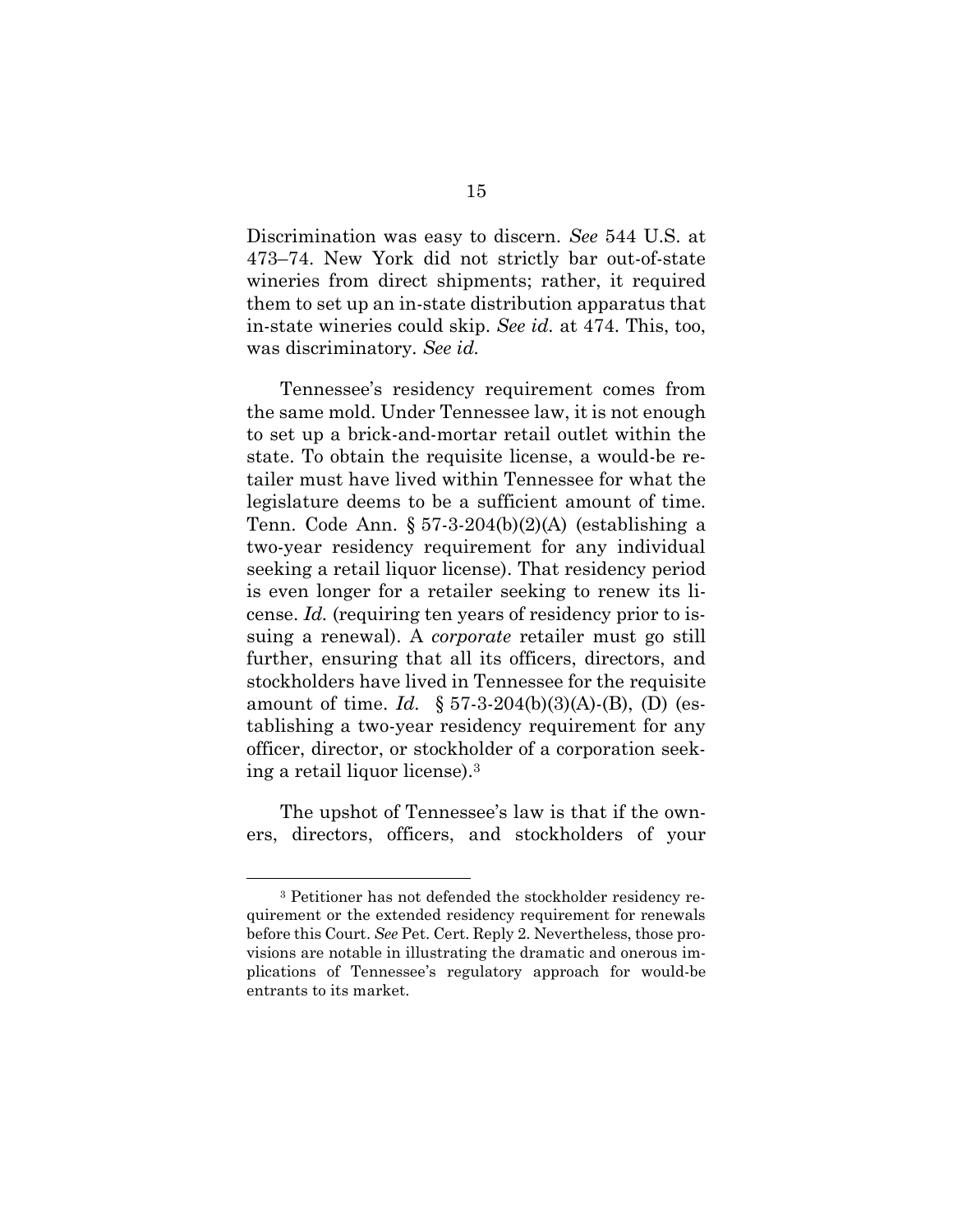organization have lived in Tennessee for a long enough time, you can establish a retail outlet there. If they haven't, you can't. As the Sixth Circuit explained, the law "prevents out-of-state residents from obtaining retail licenses and protects in-state residents who are retailers." Pet. App. 31a. That is the essence of discrimination.

#### <span id="page-18-0"></span>**B. Immunity.**

The next question is whether Tennessee's discriminatory law is saved by the Twenty-first Amendment. *See Granholm*, 544 U.S. at 476. Petitioner's position is that regulations governing retailers are somehow exempt from nondiscrimination principles, such that legislatures have carte blanche. *See* Pet. Br. 43-44. That theory runs headlong into *Granholm*, which set forth a framework for accommodating the Commerce Clause and the Twenty-first Amendment without any suggestion that retailing plays by an entirely different set of rules. *See supra* at \_\_.

The Sixth Circuit followed this Court's lead by considering the relationship between Tennessee's law and the scope of states' regulatory discretion over the alcohol industry. *See* Pet. App. 24a (citing *Bacchus*, 478 U.S. at 275-76). It concluded that the protectionist residency requirement is not immunized by the Twenty-first Amendment. The three-tier system of alcohol regulation could permissibly require that alcohol retailers have a physical presence within the state. *See* Pet. App. 27a. But that is no warrant for durational residency requirements based on where owners, directors, officers, and stockholders live. *See id.*; *cf. Cooper II*, 820 F.3d at 743 (concluding that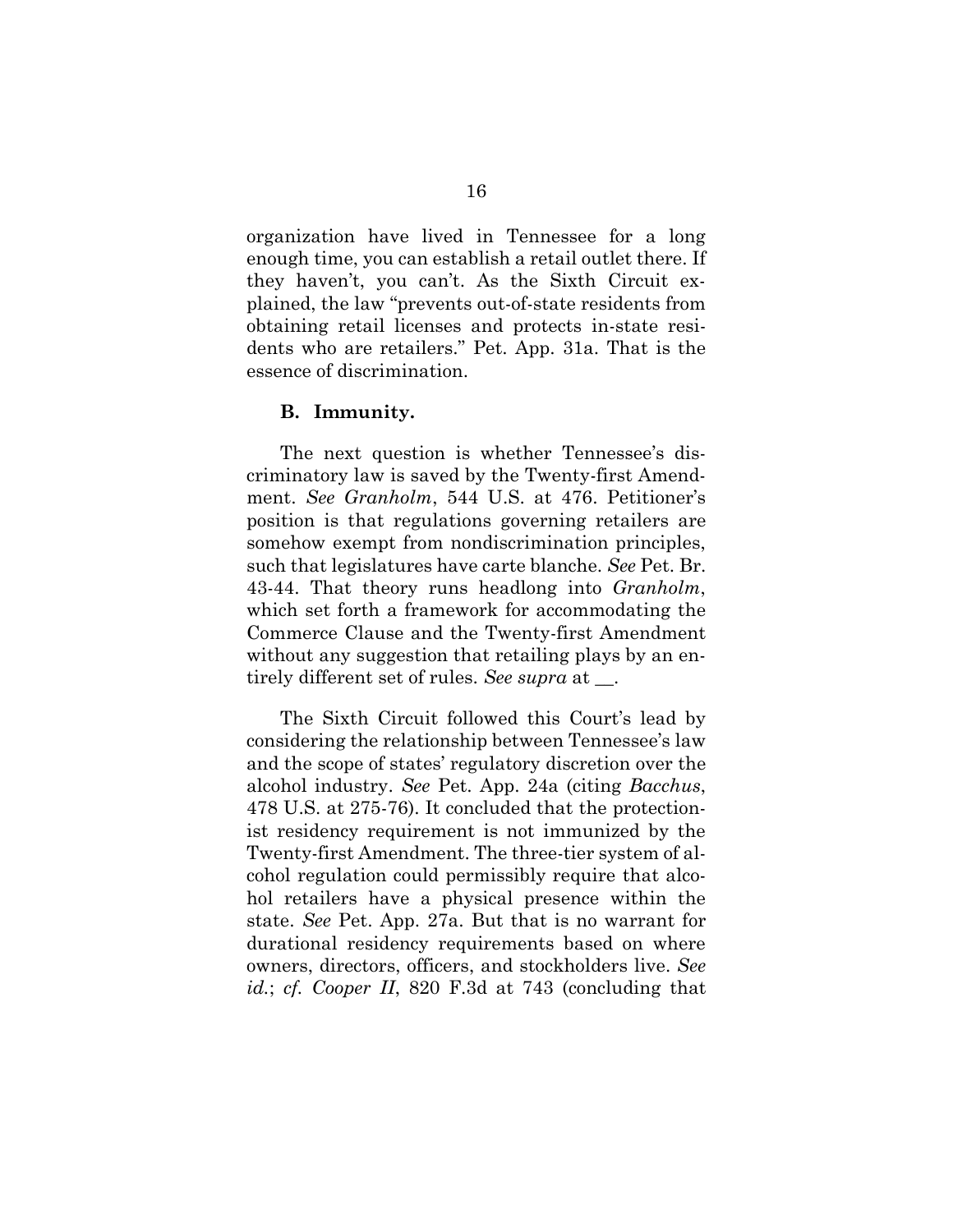"[b]ecause of the Twenty-first Amendment, states may impose a physical-residency requirement on retailers and wholesalers of alcoholic beverages despite the fact that the residency requirements favor instate over out-of-state businesses," but cautioning that the Amendment does not "authorize states to impose a durational-residency requirement on the *owners* of alcoholic beverage retailers and wholesalers").

The Sixth Circuit's analysis coheres with this Court's recognition in *Bacchus* that "one thing is certain" when it comes to the Twenty-first Amendment: "The central purpose of the provision was not to empower States to favor local liquor industries by erecting barriers to competition." *Bacchus*, 468 U.S. at 276. It is likewise consistent with *Granholm*, which confirmed the validity of the three-tier system but drew the line at efforts to favor in-state interests. *See* 544 U.S. at 489.

The corollary is that invalidating Tennessee's discriminatory residency law would in no way challenge the legitimacy of the three-tier system of regulation. States like Tennessee can still insist that producers sell to wholesalers, who sell to retailers, who sell to customers. *See Granholm*, 544 U.S. at 489 ("States may . . . assume direct control of liquor distribution through state-run outlets or funnel sales through the three-tier system."). And they can establish separate licensing requirements at each stage. Numerous states maintain such a system without any residency requirements. *See, e.g.*, Alaska Stat. Ann. § 04.11.260; Del. Code Ann. tit. 4, § 511; Minn. Stat. Ann. §§ 340A.402. Other states allow businesses to satisfy their residency requirements by "incorporating or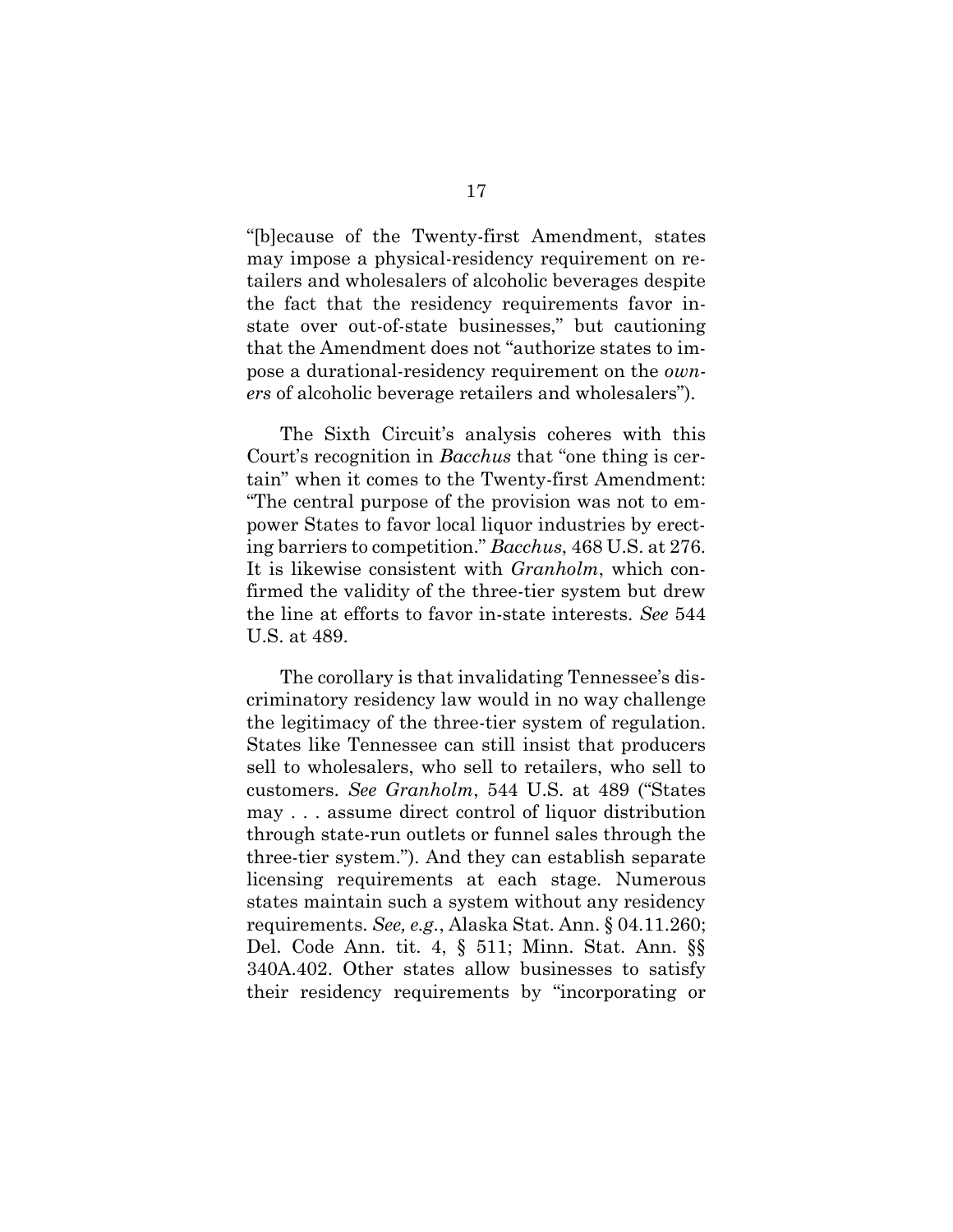registering to do business in the State." Resp. Ten. Fine Wines and Spirits Br. 4-5 n.2; *see also id.* (noting that "[a]ffiliates of Total Wine are currently operating licensed retail package stores in many of the States that are claimed to have residency requirements, including Arizona, California, Georgia, Kentucky, Massachusetts, Missouri, North Carolina, South Carolina, Virginia, Washington, and Wisconsin").

What a state cannot do is condition eligibility to own a retail shop on where owners, directors, officers, and stockholders live. The Twenty-first Amendment provides states with regulatory authority over the structure and operation of the alcohol trade. But it does not grant them discretion to disregard constitutional imperatives. Regulatory discretion does not excuse deprivations of free speech. *See 44 Liquormart, Inc. v. Rhode Island*, 517 U.S. 484 (1996). It does not excuse denials of equal protection. *See Craig v. Boren*, 429 U.S. 190 (1976). And it does not excuse economic discrimination against people who live in other states. *See Granholm*, 544 U.S. at 487 ("[T]he Court has held that state regulation of alcohol is limited by the nondiscrimination principle of the Commerce Clause."). The Sixth Circuit put the point well: Tennessee "is not merely regulating the distribution of alcohol within its borders—it is dictating who can and cannot engage in its economy" based on where people live. Pet. App. 18a n.5.

#### <span id="page-20-0"></span>**C. Nondiscriminatory Alternatives.**

The final question is whether, notwithstanding its discriminatory character, Tennessee's residency requirement serves a legitimate local purpose that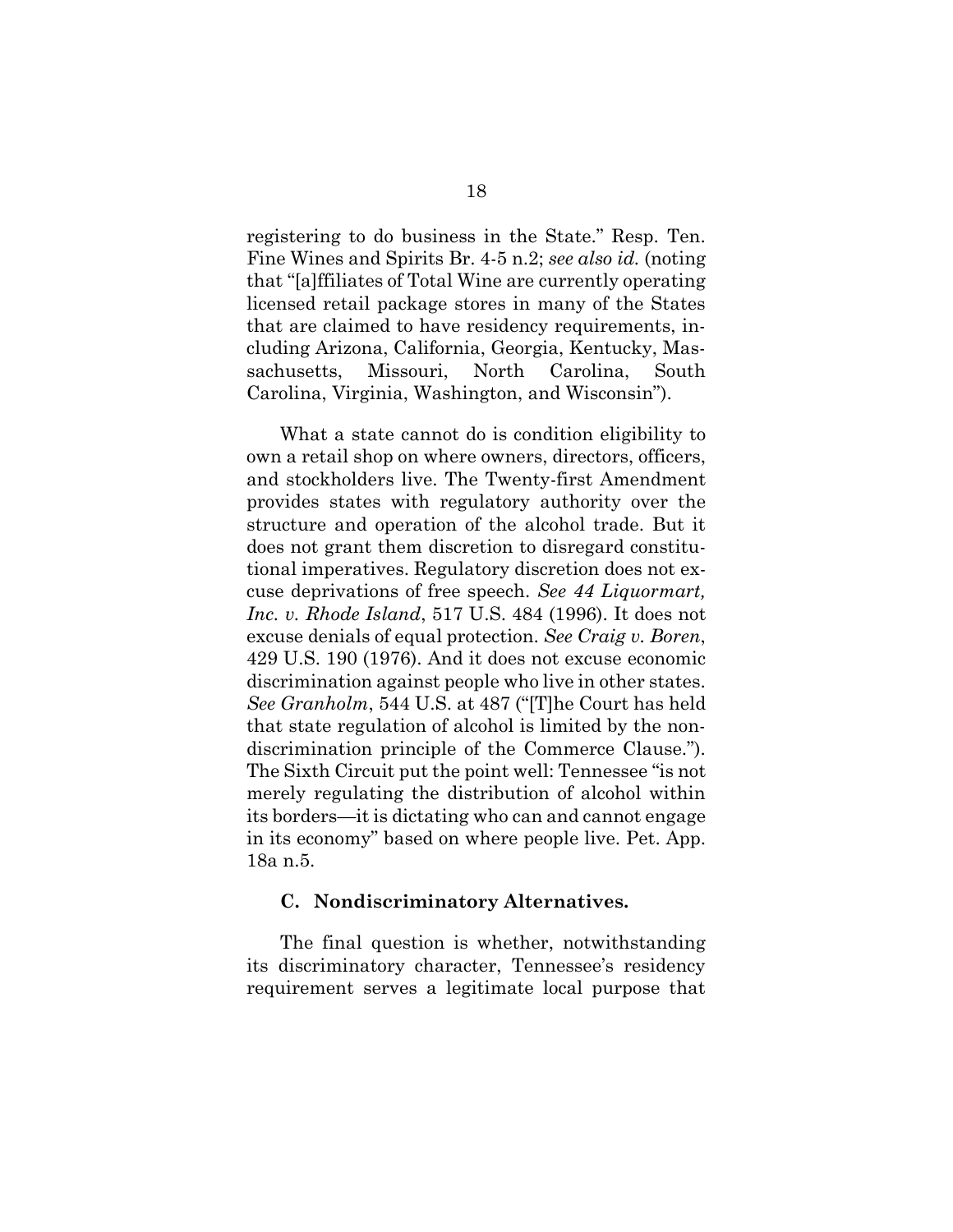cannot be advanced through nondiscriminatory means. *See Granholm*, 544 U.S. at 489.

The jumping-off point is Tennessee's own (belated) description of its objectives, <sup>4</sup> which stresses the importance of "oversight, control, and accountability." Tenn. Code Ann. § 57-3-204(b)(4). The residency requirement, the argument runs, fosters these goals because "those who better know a community better serve it," Pet. Br. 49, and because resident retailers are easier to regulate, Pet. Br. 48. Yet the Sixth Circuit had no trouble generating a list of nondiscriminatory paths to the same ends: for example, "requiring (1) a retailer's general manager to a be resident of the state, (2) both in-state and outof-state retailers to post a substantial bond to receive a license, and (3) public meetings regarding the issuance of a license." Pet. App. 32a. Mechanisms like these ensure local familiarity and facilitate oversight without indulging in protectionism. Petitioner depicts Tennessee's discriminatory law as the product of "experiment[ing] with the best ways of regulating alcohol sales," Pet. Br. 47, but the bounds of permissible experimentation do not encompass "local parochialism." *Lewis v. BT Inv. Managers, Inc*., 447 U.S. 27, 44 (1980) (striking down state residency requirement for investment advisory businesses).

The practical realities of interstate retailing confirm that laws like Tennessee's cannot be justified

<sup>4</sup> As Respondent Total Wine notes, the legislative statement of intent was added two decades after Tennessee enacted a durational residency requirement. *See* Resp. Ten. Fine Wine and Spirits Br. 8.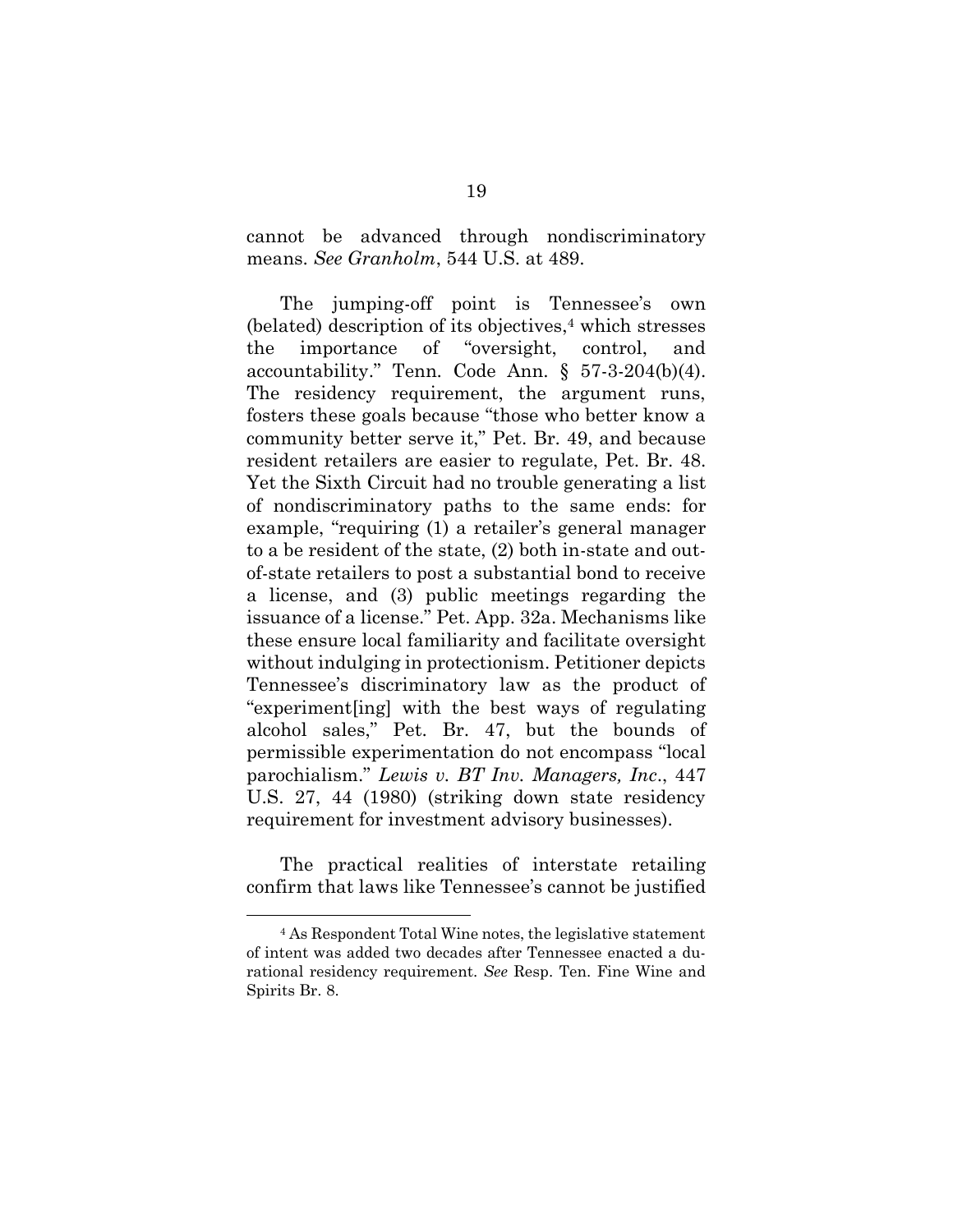by interests in oversight, control, and accountability. First, as mentioned above, numerous states accomplish the same regulatory objectives as Tennessee without imposing any durational residency requirement. Consider the brief of thirtyfive states and the District of Columbia, which is nominally filed in support of Petitioner but which notes on its first page that some of the signatory states "do not impose residency requirements but do require that retailers have a physical presence in the State." Br. for Ill. et al. 1.

Nor is there any reason to believe that singlestate retailers are better equipped or more committed to lawful and orderly behavior than their interstate counterparts. Like single-state sellers, interstate retailers hire and train local employees to staff their stores and operate their cash registers. Those employees do not become any more or less familiar with their communities depending on whether their employer's officers, directors, and stockholders happen to live in Tennessee rather than Kentucky or Illinois.

When deciding whom to hire, interstate retailers, like their single-state counterparts, must comply with state background check requirements for those who seek to sell alcohol at retail. *See, e.g.*, Ark. Code Ann. § 3-2-103 (authorizing background checks for retail license applicants) Minn. Stat. Ann. § 340A.412 (same). These requirements are both perfectly sensible and entirely unrelated to where a company's highest executives live.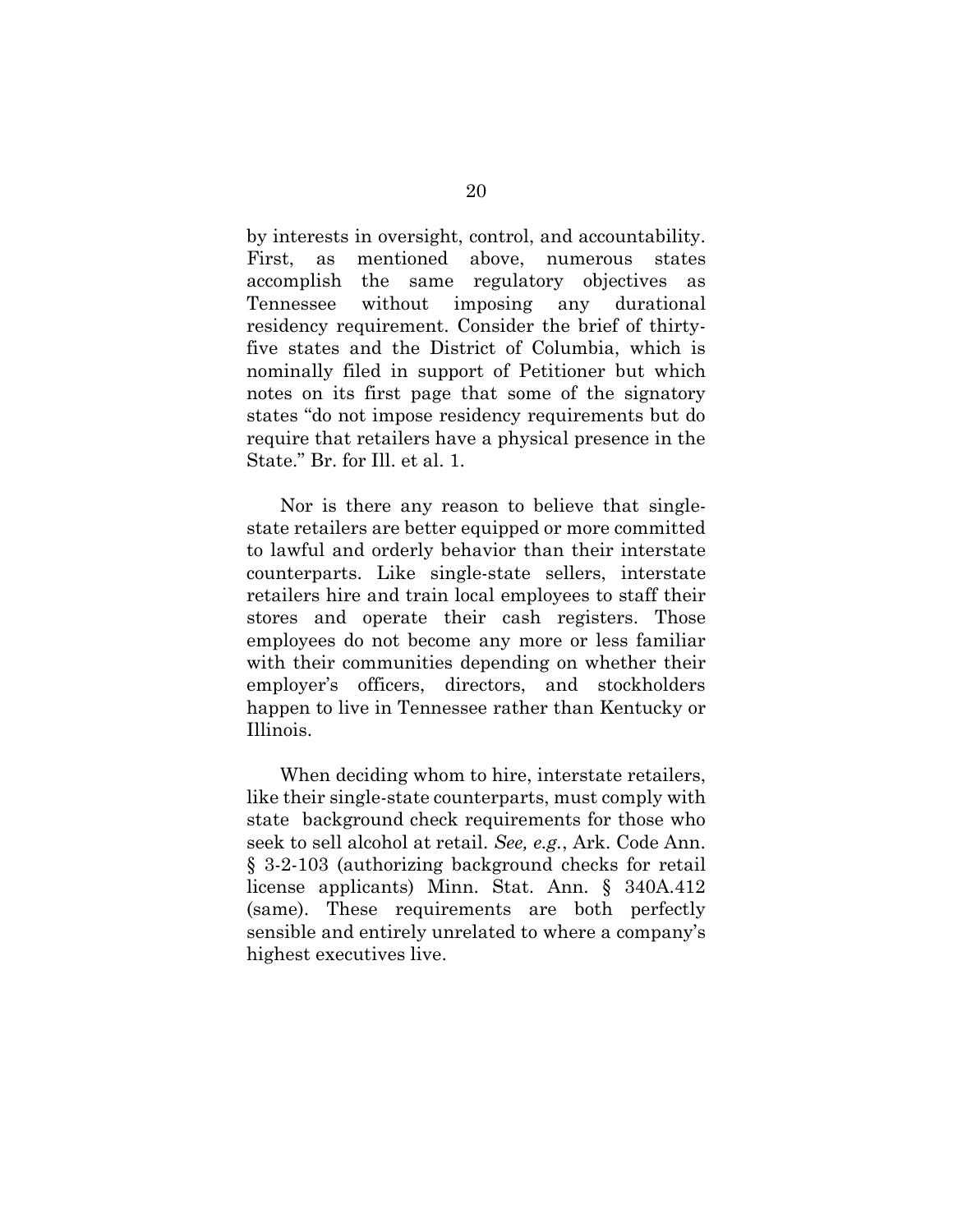Once hired, interstate retailers engage in extensive and ongoing training to allow their employees to comply with drinking-age laws by, among other things, requiring the presentation of valid identification and recognizing forgeries. In some cases, this training is responsive to state law. *See, e.g.*, Mont. Code Ann. § 16-4-1005 (requiring all licensees to ensure training); Or. Rev. Stat. Ann. § 471.341 (requiring employees found to have sold alcohol to minors to undergo training). In other cases, however, training may be intended to respond to the needs of local communities. Some interstate retailers that operate in university communities, for example, have designed targeted trainings to combat the higher prevalence of fake identification cards that may be expected in such environments.

In addition to training programs, interstate retailers' experience operating within multiple regulatory environments may lead to the adoption of compliance mechanisms that draw on best practices from across jurisdictions. For instance, interstate retailers post a single set of extensive warnings regarding the minimum age to purchase alcohol and the attendant legal penalties in order to ensure compliance with all state and local signage and posting requirements; such warnings will necessarily exceed the requirements in some jurisdictions. Interstate retailers may deploy point-of-sale locking mechanisms that require cashiers to enter an individual's date of birth prior to permitting the sale of alcohol. And many invest in cutting-edge technologies, such as advanced identification card scanners, to further target unlawful behavior.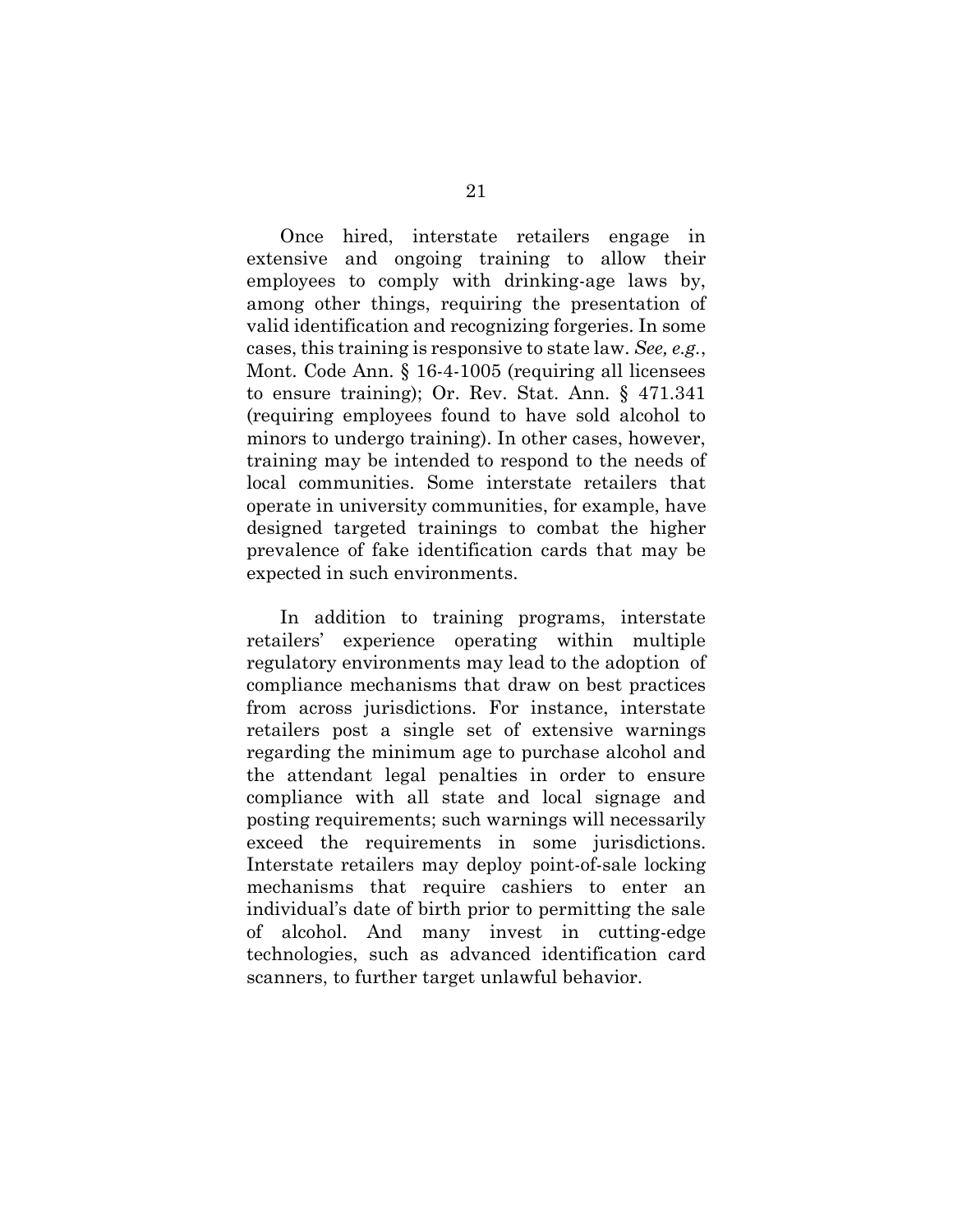When it comes to accountability, single-state and interstate retailers alike face the prospect of fines and license revocations for violations. *See, e.g.*, Neb. Rev. Stat. Ann. § 53-1,104 (authorizing "suspension, cancellation, or revocation" of license for repeated unauthorized sales); N.D. Cent. Code Ann. § 5-02-11 (authorizing revocation of license). And, notwithstanding Petitioner's insinuations to the contrary, *see* Pet. Br. 48, a retailer's effectiveness at complying with drinking-age laws has nothing to do with where its directors, officers, or stockholders live, *see, e.g.*, *Wal-Mart Stores, Inc. v. Texas Alcoholic Beverage Comm'n*, 313 F. Supp. 3d 751, 765 (W.D. Tex. 2018) (finding that the ten largest retailers in a class of alcohol permittees that included out-of-state corporations had fewer alcohol violations per store than did the ten largest retailers in a class of permittees that included only in-state companies). If anything, interstate retailers are more able to pursue extensive internal accountability mechanisms. For instance, some interstate retailers deploy "secret shoppers" to audit whether employees are lawfully selling alcohol. Where violations are detected, they have required not just the offending employee but the entire team to undergo additional training. Interstate retailers may also utilize internal monitoring systems to track legal infractions and detect problem retail outlets.

What is more, interstate retailers with brick-andmortar outlets in Tennessee are easy to find, inspect, and tax. *See, e.g.*, Minn. Stat. Ann. §§ 340A.402, 340A.414 (omitting residency from license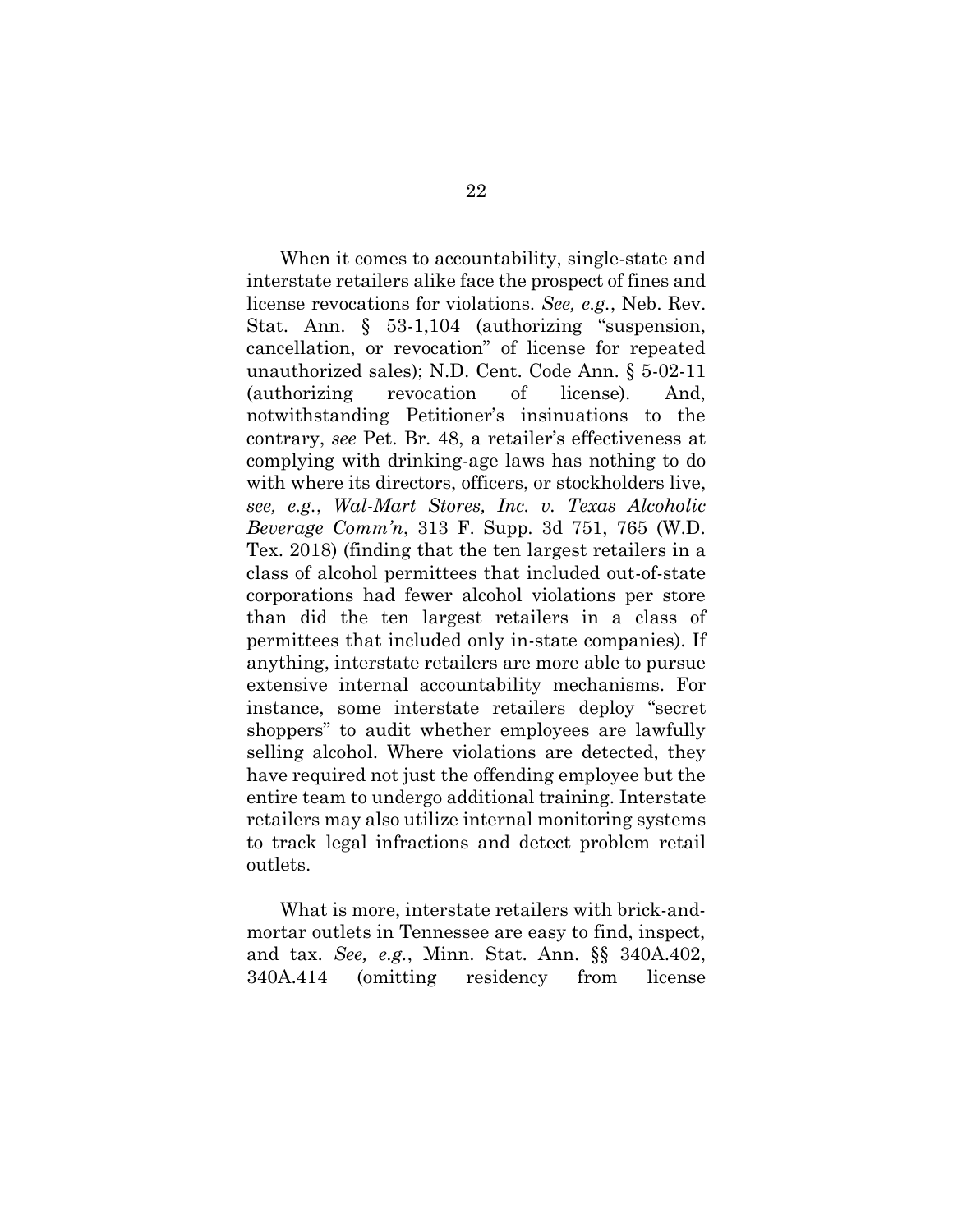requirements but requiring "establishment[s] holding a permit under this section [be] open for inspection"); N.J. Stat. Ann. §§ 33:1-25, 33:1-35 (adopting a similar approach). Their assets and investments in the state give retailers even greater incentives to ensure lawful and orderly operations. *See Wal-Mart Stores*, 313 F. Supp. 3d at 751 (finding that "the literature indicates public corporations tend to be very concerned with compliance and reputation"). And, to the extent a state deems it necessary, it can require retailers to post bonds. *Compare* N.Y. Alco. Bev. Cont. Law App 81.1 (requiring bonds for all license classes) *with*  Liquor—Licenses, Sales, Samples, Bonding Requirements, 1989 Minn. Sess. Law Serv. 49 (repealing bond requirements for retail licenses previously codified at Minn. Stat. Ann. § 340A.412).

Oversight of the alcohol industry is an important objective, and reasonable regulatory minds can differ about the optimal approach. But that is not what is happening in Tennessee. The state has adopted a protectionist regime that shields local sellers from out-of-state competition. The Twenty-first Amendment puts an array of regulatory tools on the table. But the Commerce Clause makes clear that protectionism is not one of them.